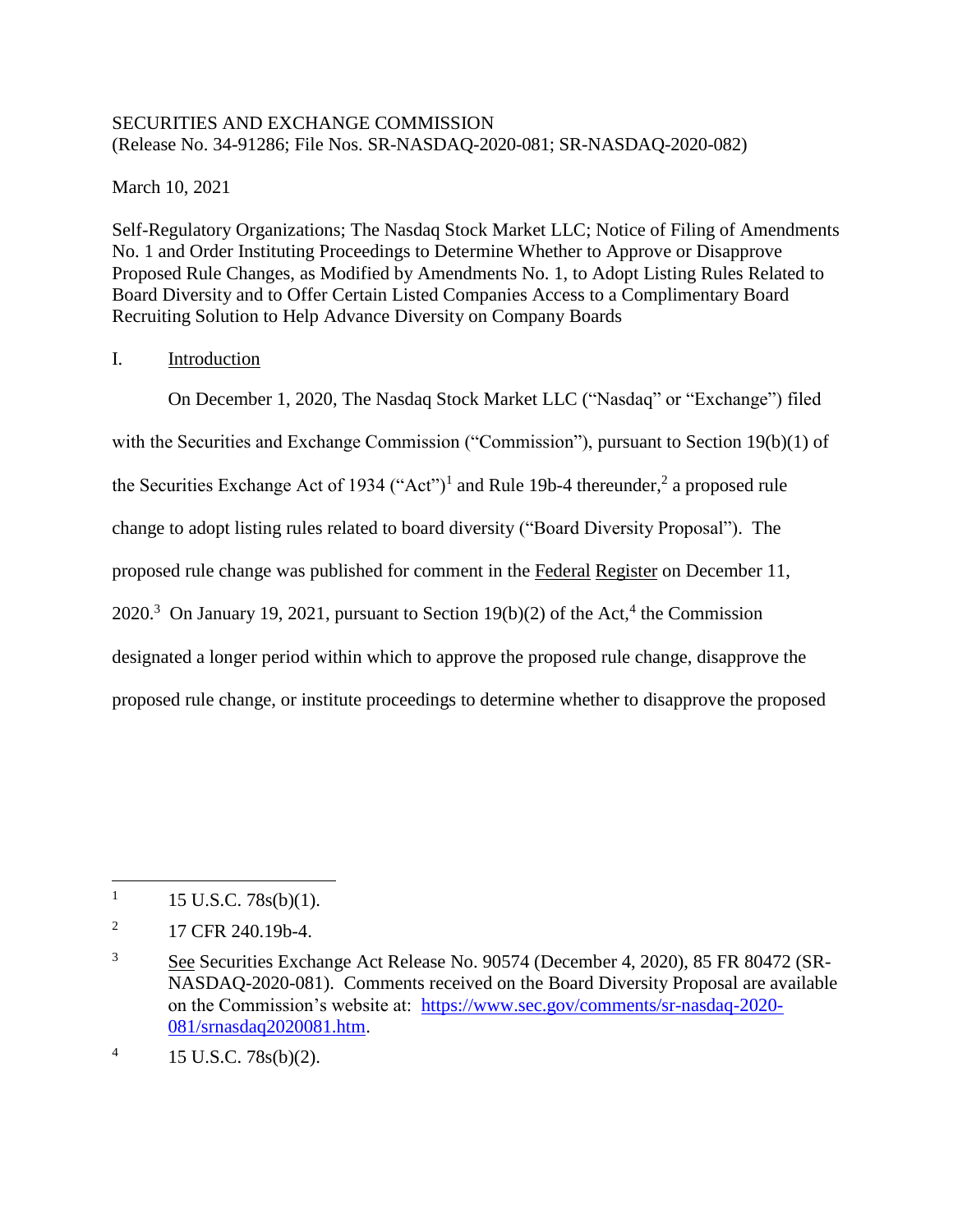rule change.<sup>5</sup> On February 26, 2021, the Exchange filed Amendment No. 1 to the proposed rule change, which replaced and superseded the proposed rule change as originally filed.<sup>6</sup>

On December 1, 2020, the Exchange also filed with the Commission, pursuant to Section  $19(b)(1)$  of the Act<sup>7</sup> and Rule 19b-4 thereunder,<sup>8</sup> a proposed rule change to offer certain listed companies access to a complimentary board recruiting solution to help advance diversity on company boards ("Board Recruiting Service Proposal"). The proposed rule change was published for comment in the Federal Register on December 10, 2020.<sup>9</sup> On January 19, 2021,

- [229601.pdf.](https://www.sec.gov/comments/sr-nasdaq-2020-081/srnasdaq2020081-8425992-229601.pdf)
- 7 15 U.S.C. 78s(b)(1).
- 8 17 CFR 240.19b-4.
- <sup>9</sup> See Securities Exchange Act Release No. 90571 (December 4, 2020), 85 FR 79556 (SR-NASDAQ-2020-082). Comments received on the Board Recruiting Service Proposal are

 $\overline{5}$ <sup>5</sup> See Securities Exchange Act Release No. 90951, 86 FR 7135 (January 26, 2021). The Commission designated March 11, 2021 as the date by which the Commission shall approve or disapprove, or institute proceedings to determine whether to disapprove, the proposed rule change.

<sup>6</sup> In Amendment No. 1, the Exchange amended the Board Diversity Proposal to: (1) add a defined term for "Two or More Races or Ethnicities" to proposed Rule  $5605(f)(1)$ ; (2) modify the application of proposed Rule 5605(f) to Foreign Issuers and clarify the scope of Exempt Companies; (3) provide a lower diversity objective for a company with five or fewer members on its board; (4) modify the disclosures required by proposed Rule 5606; (5) modify the process by which a company may provide public disclosure if it does not meet the applicable board diversity objectives of proposed Rule 5605(f)(2) and similarly conform the process for providing the public disclosures under proposed Rule 5606; (6) modify the phase-in periods for companies subject to proposed Rules 5605(f) and 5606; (7) provide a grace period for a company that no longer meets the board diversity objectives of proposed Rule  $5605(f)(2)$  due to a vacancy on its board and clarify the cure period for a company that does not satisfy proposed Rule 5605(f); (8) modify the effective dates and transition periods applicable to proposed Rules 5605(f) and 5606; (9) make conforming and clarifying changes throughout the description of the proposed rule change and the proposed rule text; and (10) provide additional justification and support for the proposed rule change. The full text of Amendment No. 1 to the Board Diversity Proposal is available on the Commission's website at: [https://www.sec.gov/comments/sr-nasdaq-2020-081/srnasdaq2020081-8425992-](https://www.sec.gov/comments/sr-nasdaq-2020-081/srnasdaq2020081-8425992-229601.pdf)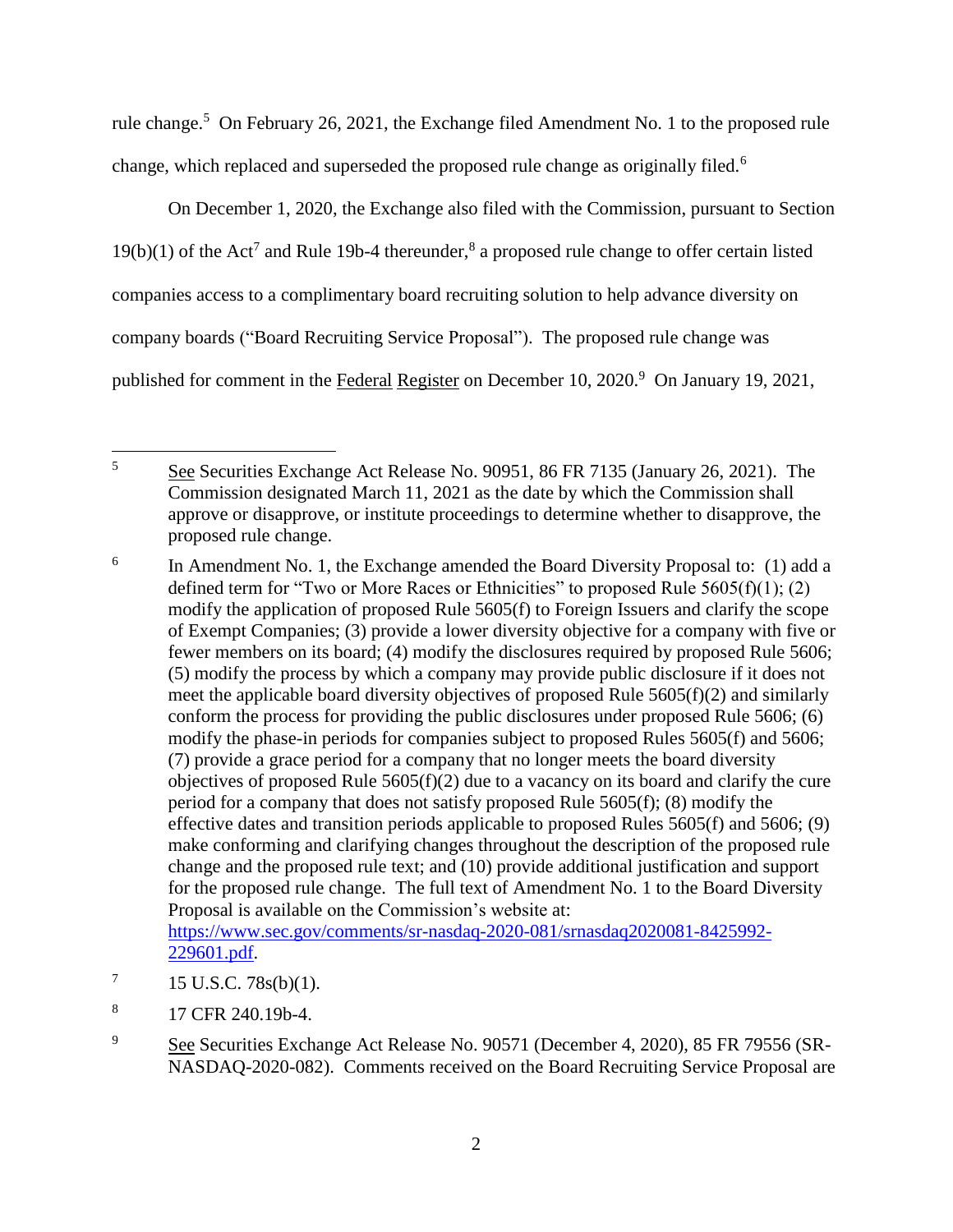pursuant to Section 19(b)(2) of the Act,<sup>10</sup> the Commission designated a longer period within which to approve the proposed rule change, disapprove the proposed rule change, or institute proceedings to determine whether to disapprove the proposed rule change.<sup>11</sup> On February 26, 2021, the Exchange filed Amendment No. 1 to the proposed rule change, which replaced and superseded the proposed rule change as originally filed.<sup>12</sup>

The Commission is publishing this notice and order to solicit comments on the proposed rule changes, as modified by Amendments No. 1, from interested persons and to institute proceedings pursuant to Section 19(b)(2)(B) of the Act<sup>13</sup> to determine whether to approve or disapprove the proposed rule changes, as modified by Amendments No.1.

available on the Commission's website at: [https://www.sec.gov/comments/sr-nasdaq-](https://www.sec.gov/comments/sr-nasdaq-2020-082/srnasdaq2020082.htm)[2020-082/srnasdaq2020082.htm.](https://www.sec.gov/comments/sr-nasdaq-2020-082/srnasdaq2020082.htm)

 $10 \qquad 15 \text{ U.S.C. } 78\text{s(b)}(2).$ 

<sup>11</sup> See Securities Exchange Act Release No. 90952, 86 FR 7148 (January 26, 2021). The Commission designated March 10, 2021 as the date by which the Commission shall approve or disapprove, or institute proceedings to determine whether to disapprove, the proposed rule change.

<sup>&</sup>lt;sup>12</sup> In Amendment No. 1, the Exchange amended the Board Recruiting Service Proposal to: (1) make conforming changes to the proposal based on Amendment No. 1 to the Board Diversity Proposal; (2) specify the application of the proposal to a company with five or fewer members on its board; (3) provide additional justification for the proposal to allow eligible companies until December 1, 2022 to begin using the complimentary board recruiting solution; and (4) make additional clarifying changes throughout the description of the proposed rule change. The full text of Amendment No. 1 to the Board Recruiting Service Proposal is available on the Commission's website at: [https://www.sec.gov/comments/sr-nasdaq-2020-082/srnasdaq2020082-8425987-](https://www.sec.gov/comments/sr-nasdaq-2020-082/srnasdaq2020082-8425987-229599.pdf) [229599.pdf.](https://www.sec.gov/comments/sr-nasdaq-2020-082/srnasdaq2020082-8425987-229599.pdf)

 $13$  15 U.S.C. 78s(b)(2)(B).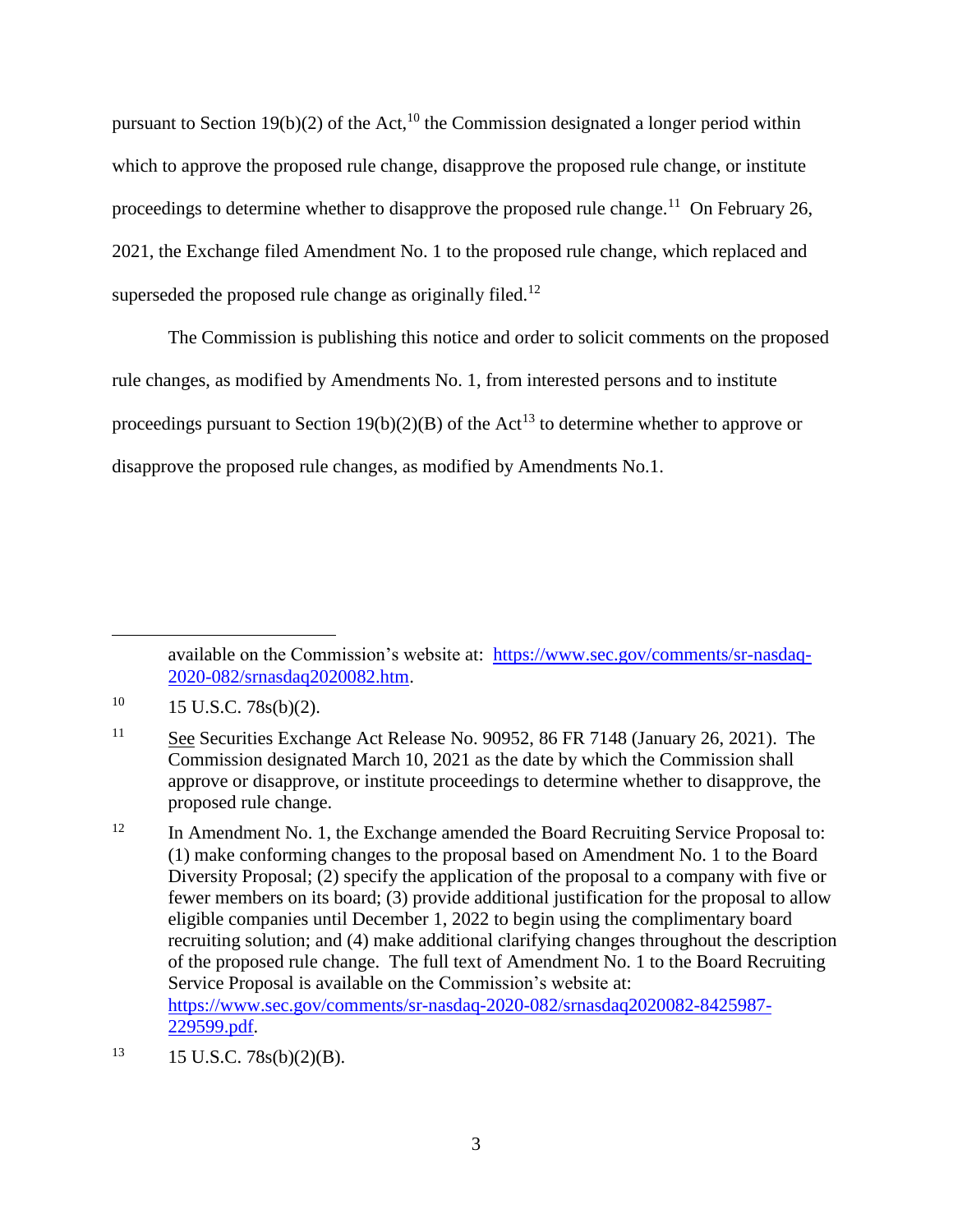## II. Description of the Proposed Rule Changes, as Modified by Amendments No. 1

- A. The Board Diversity Proposal
	- 1. Proposed Rule 5605(f)

The Exchange proposes to adopt new Rule 5605(f)(2), which would require each Nasdaqlisted company (other than a Foreign Issuer, Smaller Reporting Company, or Company with a Smaller Board, as discussed below) to have, or explain why it does not have, at least two members of its board of directors who are Diverse,<sup>14</sup> including at least one Diverse director who self-identifies as Female and at least one Diverse director who self-identifies as an Underrepresented Minority or LGBTQ+.<sup>15</sup> Pursuant to proposed Rule 5605(f)(1), "Diverse" would be defined to mean an individual who self-identifies in one or more of the following categories: (i) Female, (ii) Underrepresented Minority, or (iii) LGBTQ+. Also pursuant to proposed Rule 5605(f)(1), "Female" would be defined to mean an individual who self-identifies her gender as a woman, without regard to the individual's designated sex at birth; "Underrepresented Minority" would be defined to mean an individual who self-identifies as one

 $\overline{a}$ <sup>14</sup> The Exchange states that it has published an FAQ on its Listing Center clarifying that "two members of its board of directors who are Diverse" would exclude emeritus directors, retired directors, and members of an advisory board. See Amendment No. 1 to the Board Diversity Proposal at 73 n.187.

<sup>&</sup>lt;sup>15</sup> See proposed Rule 5605(f)(2)(A). The Exchange also states that it does not intend for the Board Diversity Proposal to preclude companies from considering additional diverse attributes, such as nationality, disability, or veteran status, in selecting board members; however, the company would still have to provide the required disclosure under proposed Rule 5605(f)(3) if the company does not meet the diversity objectives of proposed Rule 5605(f)(2). See Amendment No. 1 to the Board Diversity Proposal at 64. The Exchange also states that, although non-binary is included as a category in the Board Diversity Matrix under proposed Rule 5606 (as discussed in Section II.A.2 below), a company would not satisfy the diversity objectives in proposed Rule  $5605(f)(2)$  to have a minimum number of Diverse directors if a director self-identifies solely as non-binary. See id. at 66 n.173.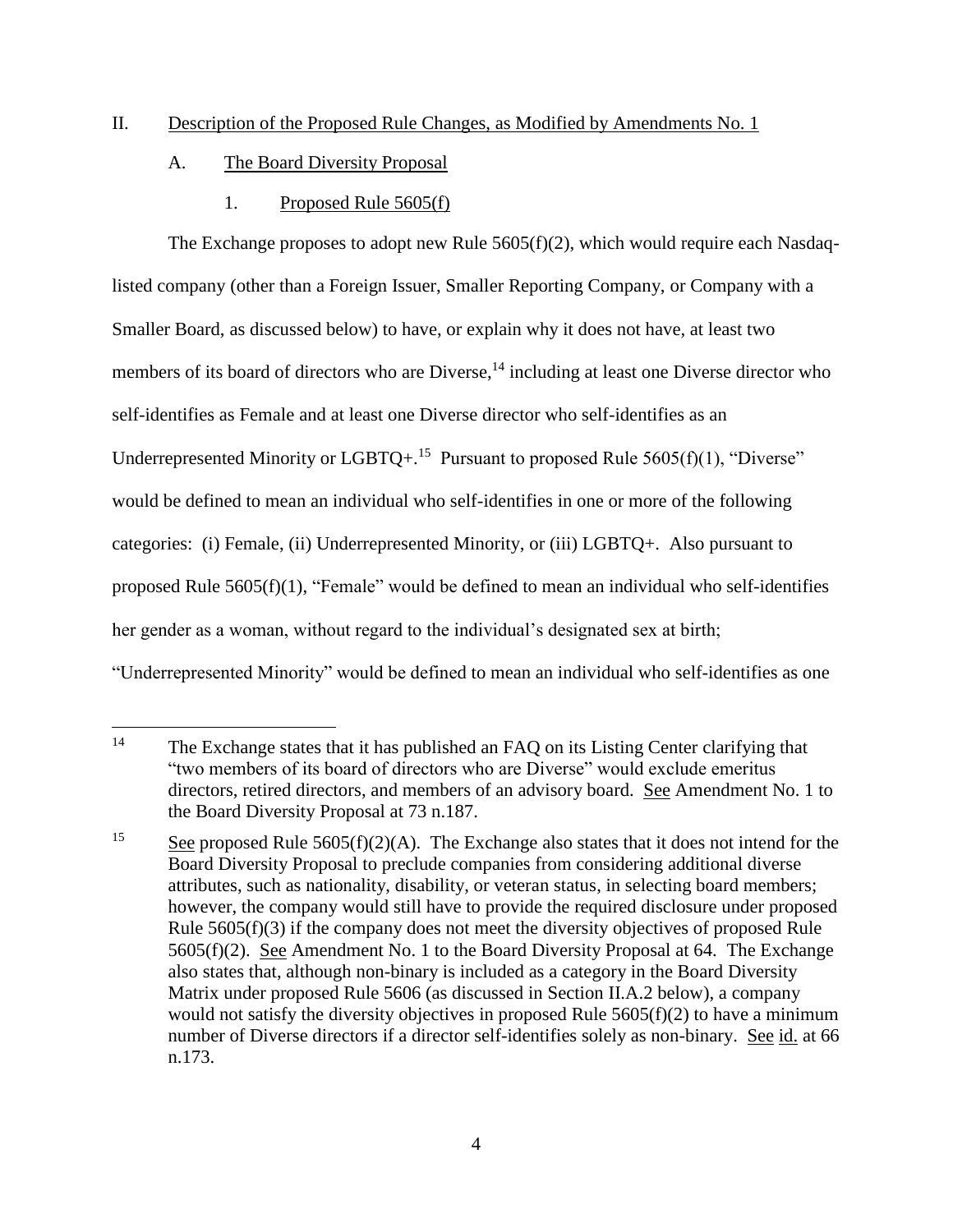or more of the following: Black or African American, Hispanic or Latinx, Asian, Native American or Alaska Native, Native Hawaiian or Pacific Islander, or Two or More Races or Ethnicities;<sup>16</sup> and "LGBTQ+" would be defined to mean an individual who self-identifies as any of the following: lesbian, gay, bisexual, transgender, or as a member of the queer community.<sup>17</sup>

<span id="page-4-0"></span><sup>16</sup> <sup>16</sup> "Black or African American" would be defined to mean a person having origins in any of the Black racial groups of Africa (not of Hispanic or Latinx origin). See Amendment No. 1 to the Board Diversity Proposal at 327. "Hispanic or Latinx" would be defined to mean a person of Cuban, Mexican, Puerto Rican, South or Central American, or other Spanish culture or origin, regardless of race. See id. "Asian" would be defined to mean a person having origins in any of the original peoples of the Far East, Southeast Asia, or the Indian subcontinent, including, for example, Cambodia, China, India, Japan, Korea, Malaysia, Pakistan, the Philippine Islands, Thailand, and Vietnam. See id. "Native American or Alaska Native" would be defined to mean a person having origins in any of the original peoples of North and South America (including Central America) and who maintains cultural identification through tribal affiliation or community recognition. See id. "Native Hawaiian or Pacific Islander" would be defined to mean a person having origins in any of the peoples of Hawaii, Guam, Samoa, or other Pacific Islands. See id. "Two or More Races or Ethnicities" would be defined to mean a person who identifies with more than one of the following categories: White (not of Hispanic or Latinx origin), Black or African American, Hispanic or Latinx, Asian, Native American or Alaska Native, Native Hawaiian or Pacific Islander. See id.; proposed Rule 5605(f)(1). "White (not of Hispanic or Latinx origin)" would be defined to mean a person having origins in any of the original peoples of Europe, the Middle East, or North Africa. See Amendment No. 1 to the Board Diversity Proposal at 327.

 $\frac{17}{17}$  See proposed Rule 5605(f)(1). The Exchange states that the categories it has proposed to comprise an Underrepresented Minority are consistent with the categories reported to the Equal Employment Opportunity Commission ("EEOC") through the Employer Information Report EEO-1 Form ("EEO-1") and should be construed in accordance with the EEOC's definitions. See Amendment No. 1 to the Board Diversity Proposal at 9-10, 61. The Exchange also states that, while the EEO-1 report refers to "Hispanic or Latino" rather than "Latinx," the Exchange proposes to use the term "Latinx" to apply broadly to all gendered and gender-neutral forms that may be used by individuals of Latin American heritage, including individuals who self-identify as Latino/a/e. See id. at 61 n.160. The Exchange further states that the terms in the proposed definition of LGBTQ+ are similar to the identities defined in California's A.B. 979, but have been expanded to include the queer community. See id. at 61.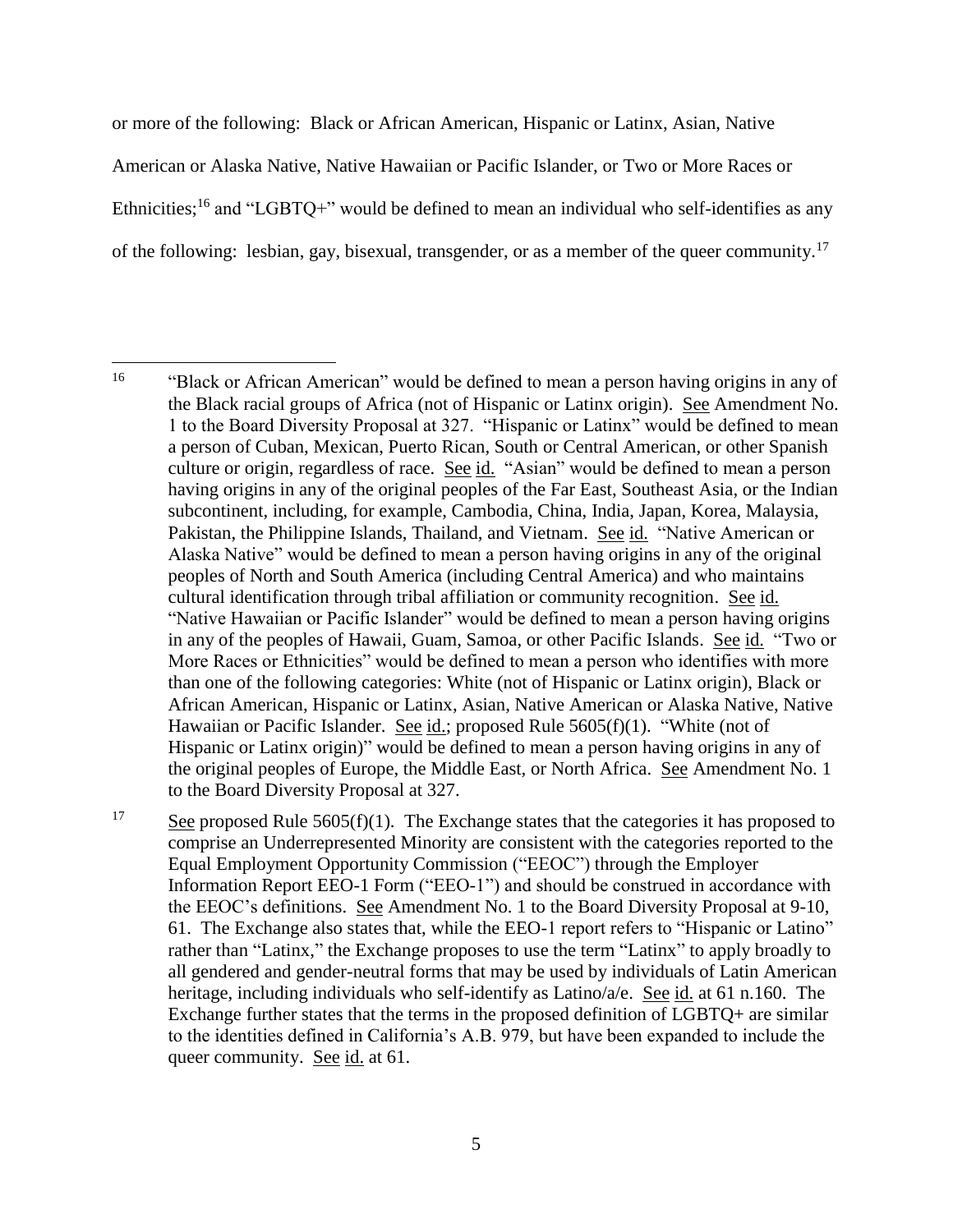The Exchange proposes to define a Foreign Issuer under proposed Rule  $5605(f)(1)$  as: (a) a Foreign Private Issuer (as defined in Rule  $5005(a)(19)$ );<sup>18</sup> or (b) a company that (i) is considered a "foreign issuer" under Rule  $3b-4(b)$  under the Act<sup>19</sup> and (ii) has its principal executive offices located outside of the United States.<sup>20</sup> For Foreign Issuers, the Exchange proposes to define "Diverse" to mean an individual who self-identifies as one or more of the following: Female, LGBTQ+, or an underrepresented individual based on national, racial, ethnic, indigenous, cultural, religious, or linguistic identity in the country of the company's principal executive offices as reported on the company's Form F-1, 10-K, 20-F, or 40-F ("Underrepresented Individual").<sup>21</sup> For a Foreign Issuer that has a two-tiered board system, the Exchange proposes to define "board of directors" to mean the company's supervisory or non-

<sup>18</sup> Under Rule  $5005(a)(19)$ , the term Foreign Private Issuer has "the same meaning as under Rule 3b-4 under the Act."

 $19$  See 17 CFR 240.3b-4(b) ("The term foreign issuer means any issuer which is a foreign government, a national of any foreign country or a corporation or other organization incorporated or organized under the laws of any foreign country.").

 $20$  According to the Exchange, this definition is designed to recognize that companies that are not Foreign Private Issuers but are headquartered outside of the United States are foreign companies notwithstanding the fact that they file domestic Commission reports, and is designed to exclude companies that are domiciled in a foreign jurisdiction without having a physical presence in that country. See Amendment No. 1 to the Board Diversity Proposal at 83.

<sup>&</sup>lt;sup>21</sup> See proposed Rule 5605(f)(2)(B)(i). The Exchange states that its proposed definition of an Underrepresented Individual is based on the United Nations Declaration on the Rights of Persons Belonging to National or Ethnic, Religious and Linguistic Minorities and the United Nations Declaration on the Rights of Indigenous Peoples. See Amendment No. 1 to the Board Diversity Proposal at 69 (citing G.A. Res. 47/135, art. 1.1 (December 18, 1992); G.A. Res. 61/295 (September 13, 2007)). The Exchange also states that, because the EEOC categories of race and ethnicity may not extend to all countries globally since each country has its own unique demographic composition, and because on average women tend to be underrepresented in boardrooms across the globe, proposed Rule 5605(f)(2)(B)(ii) would allow Foreign Issuers to satisfy the diversity objectives by having two Female directors. See id. at 81-82.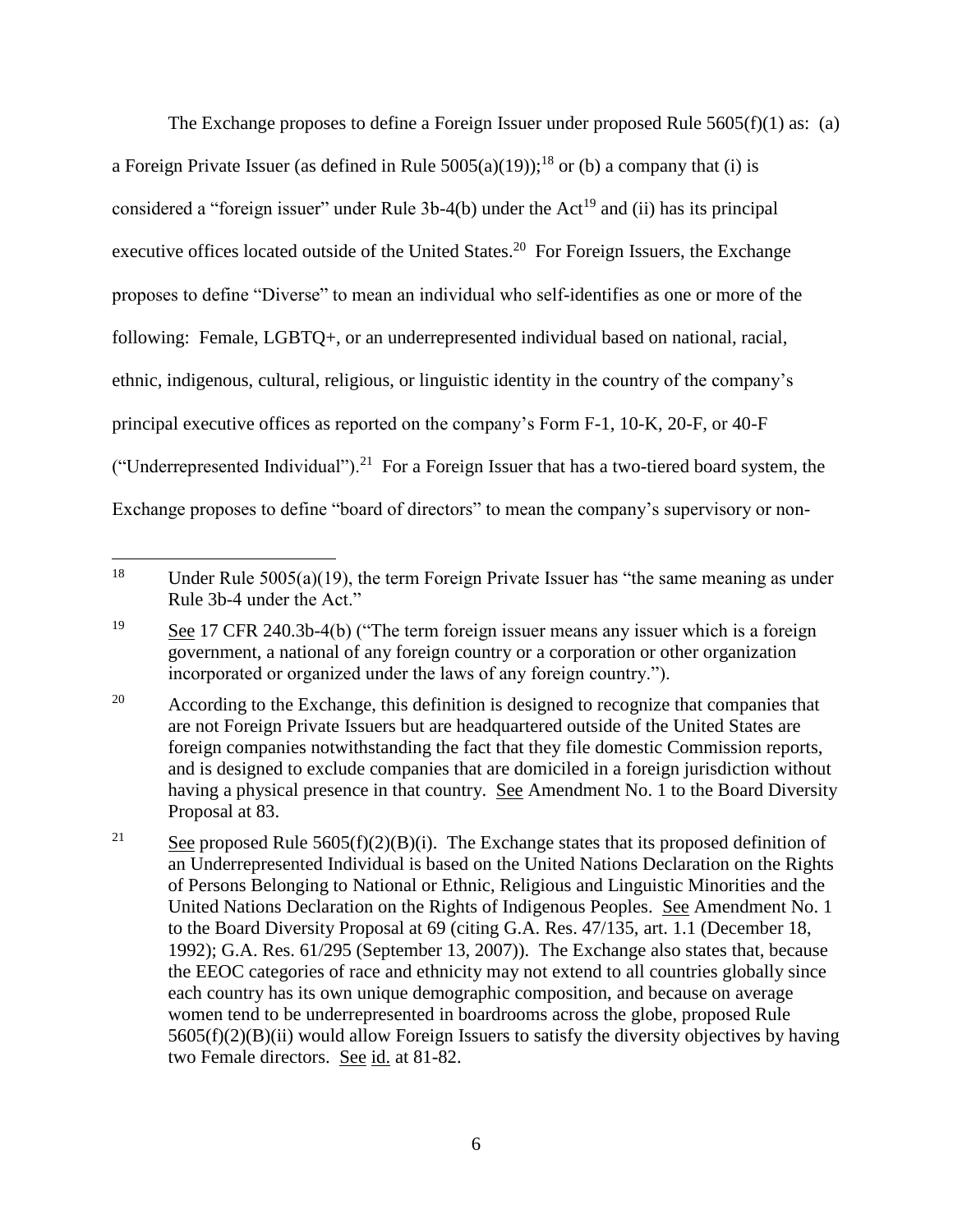management board.<sup>22</sup> Proposed Rule  $5605(f)(2)(B)$  would require each Foreign Issuer (other than a Company with a Smaller Board, as discussed below) to have, or explain why it does not have, at least two members of its board of directors who are Diverse, including at least one Diverse director who self-identifies as Female. As proposed, the second Diverse director may include an individual who self-identifies as one or more of the following: Female, LGBTQ+, or an Underrepresented Individual.<sup>23</sup>

The Exchange proposes to define a Smaller Reporting Company as set forth in Rule 12b-2 under the Act.<sup>24</sup> Proposed Rule 5605(f)(2)(C) would require each Smaller Reporting Company (other than a Company with a Smaller Board, as discussed below) to have, or explain why it does not have, at least two members of its board of directors who are Diverse, including at least one

 $\overline{a}$ <sup>22</sup> See proposed Rule 5605(f)(2)(B)(i). The Exchange states that this is consistent with Rule 10A-3(e)(2) under the Act. See Amendment No. 1 to the Board Diversity Proposal at 84 (citing 17 CFR 240.10A-3(e)(2)).

<sup>&</sup>lt;sup>23</sup> The Exchange also proposes to amend Rule  $5615$  and IM-5615-3, which currently permit a Foreign Private Issuer to follow home country practices in lieu of the requirements set forth in the Rule 5600 series, subject to several exclusions. Specifically, the Exchange proposes to amend Rule 5615 and IM-5615-3 to add proposed Rule 5605(f) to the list of excluded corporate governance rules. The Exchange also proposes to amend Rule 5615 and IM-5615-3 to add proposed Rule 5606 (as discussed in Section II.A.2 below) to the list of excluded corporate governance rules. However, the Exchange states that Foreign Private Issuers that elect to follow an alternative diversity objective in accordance with home country practices, or are located in jurisdictions that restrict the collection of personal data, may satisfy the requirements of proposed Rule 5605(f) by explaining their reasons for doing so instead of meeting the diversity objectives of the rule. See Amendment No. 1 to the Board Diversity Proposal at 84.

<sup>&</sup>lt;sup>24</sup> See proposed Rule 5605(f)(1). See also 17 CFR 240.12b-2 (defining a Smaller Reporting Company as "an issuer that is not an investment company, an asset-backed issuer . . ., or a majority-owned subsidiary of a parent that is not a smaller reporting company and that: (1) Had a public float of less than \$250 million; or (2) Had annual revenues of less than \$100 million and either: (i) No public float; or (ii) A public float of less than \$700 million").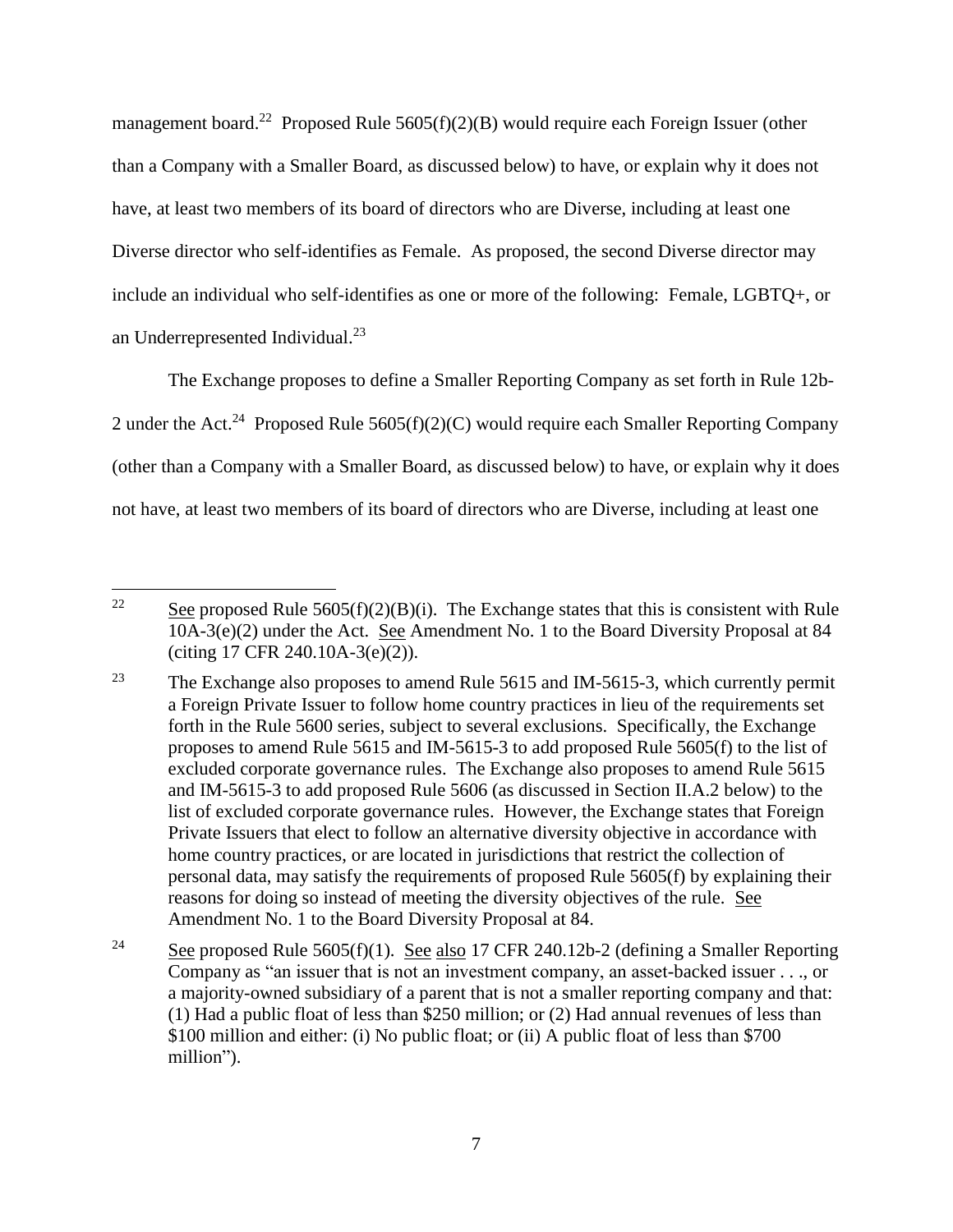Diverse director who self-identifies as Female. As proposed, the second Diverse director may include an individual who self-identifies as one or more of the following: Female, LGBTQ+, or an Underrepresented Minority.<sup>25</sup>

Proposed Rule  $5605(f)(2)(D)$  would require each company with a board of directors of five or fewer members ("Company with a Smaller Board") to have, or explain why it does not have, at least one member of its board of directors who is Diverse.<sup>26</sup> As proposed, if a company had five members on its board of directors before becoming subject to proposed Rule 5605(f), it would not become subject to the objectives of proposed Rule  $5605(f)(2)(A)$ , (B), or (C) to have at least two Diverse directors if it then added one director to its board in order to satisfy proposed Rule 5605(f)(2)(D), thereby becoming a six-member board.<sup>27</sup> However, a Company with a

 $\overline{a}$ <sup>25</sup> The Exchange states that, because smaller companies may not have the resources necessary to compensate an additional director or engage a search firm to search outside of directors' networks, it proposes to provide each Smaller Reporting Company with additional flexibility (i.e., proposed Rule  $5605(f)(2)(C)$  would allow these companies to satisfy the objective to have two Diverse directors by having two Female directors). See Amendment No. 1 to the Board Diversity Proposal at 84-85.

<sup>&</sup>lt;sup>26</sup> The Exchange proposes this alternative diversity objective for Companies with a Smaller Board because, according to the Exchange, these companies may face similar resource constraints to those of Smaller Reporting Companies, but not all Companies with a Smaller Board are Smaller Reporting Companies, and therefore the alternative diversity objective that would be provided to Smaller Reporting Companies may not be available to them. See id. at 86. The Exchange further states that Companies with a Smaller Board may be disproportionately impacted by the proposed rule change if they plan to satisfy proposed Rule 5605(f)(2) by adding additional directors, which may impose additional costs in the form of director compensation and D&O insurance. See id.

<sup>&</sup>lt;sup>27</sup> See proposed Rule 5605(f)(2)(D). The Exchange proposes this exception to avoid complexity for Companies with a Smaller Board that attempt to satisfy the diversity objectives by adding a Diverse director to their board, and to prevent such companies from thereby being subject to a higher threshold (i.e., that of proposed Rule  $5605(f)(2)(A)$ , (B), or (C)) as a result. See Amendment No. 1 to the Board Diversity Proposal at 86-87.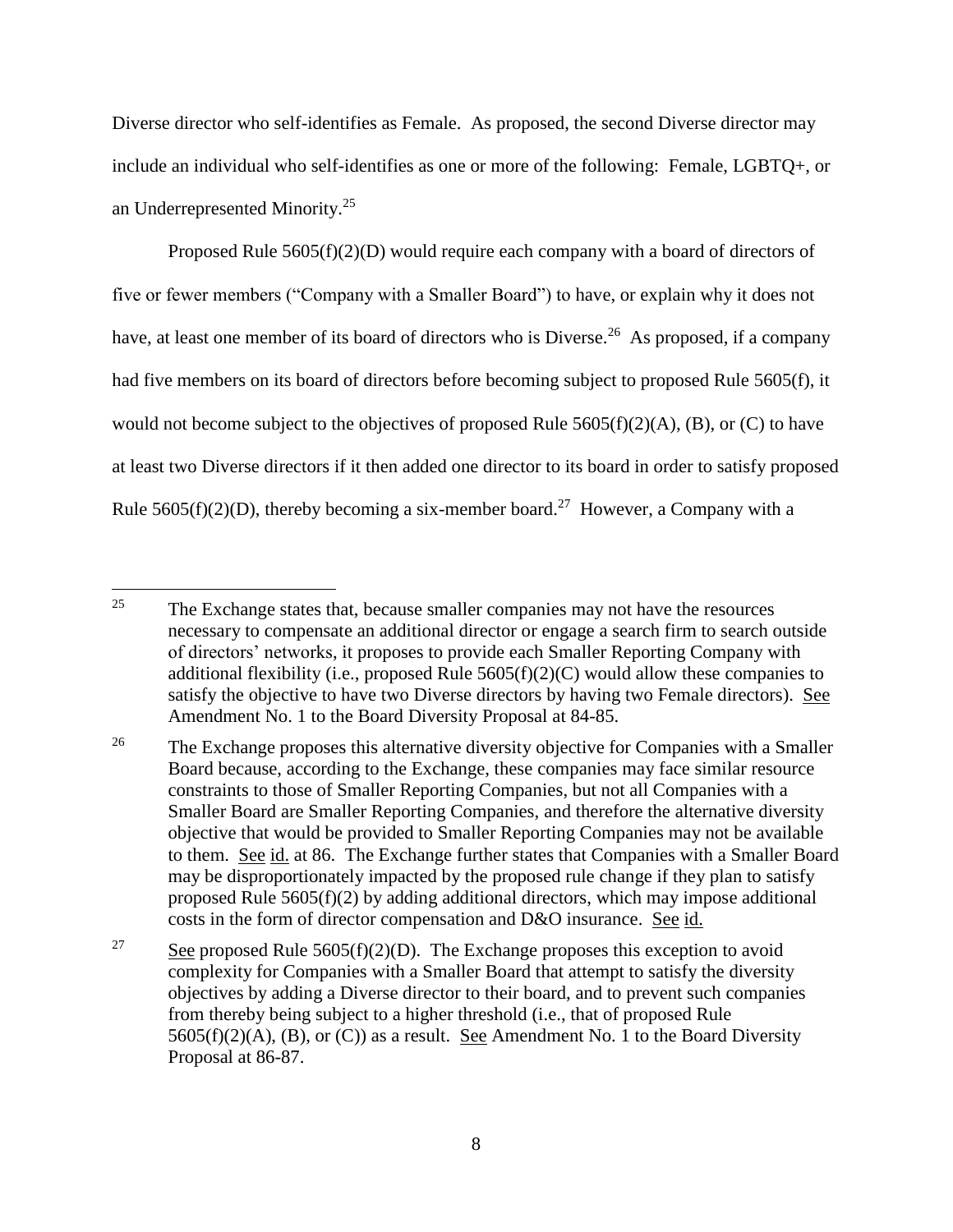Smaller Board would become subject to proposed Rule  $5605(f)(2)(A)$ , (B), or (C) if it subsequently expands its board.<sup>28</sup>

If a company elects to satisfy the requirements of proposed Rule  $5605(f)(2)$  by disclosing why it does not meet the applicable diversity objectives of proposed Rule 5605(f)(2), proposed Rule 5605(f)(3) would require the company to: (i) specify the requirements of proposed Rule  $5605(f)(2)$  that are applicable (e.g., the applicable subparagraph and the applicable diversity objectives); and (ii) explain the reasons why it does not have two Diverse directors (or one Diverse director for a Company with a Smaller Board).<sup>29</sup> The disclosure must be provided in advance of the company's next annual meeting of shareholders: (a) in any proxy statement or any information statement (or, if a company does not file a proxy, in its Form 10-K or 20-F); or (b) on the company's website.<sup>30</sup> If the company provides the disclosure on its website, the company must submit such disclosure concurrently with the filing made pursuant to (a) above and submit a URL link to the disclosure through the Nasdaq Listing Center, within one business day after such posting.<sup>31</sup>

<span id="page-8-1"></span><span id="page-8-0"></span><sup>28</sup> See proposed Rule  $5605(f)(2)(D)$ .

 $29$  As proposed, a company would not need to provide any public disclosures pursuant to proposed Rule 5605(f) if the company demonstrates under proposed Rule 5606 (as discussed in Section II.A.2 below) that it meets the applicable diversity objectives of proposed Rule 5605(f)(2); however, if a company does not meet its applicable diversity objectives, it would be required to provide the additional public disclosure explaining why it does not meet the applicable objectives. See Amendment No. 1 to the Board Diversity Proposal at 73.

<sup>&</sup>lt;sup>30</sup> See proposed Rule  $5605(f)(3)$ .

 $31$  See id. The Exchange states that it would not evaluate the substance or merits of a company's explanation provided pursuant to proposed Rule 5605(f)(3), but would verify that the company has provided one at the time it files its proxy statement or information statement (or, if the company does not file a proxy, at the time it files its Form 10-K or 20-F). See Amendment No. 1 to the Board Diversity Proposal at 74. If the company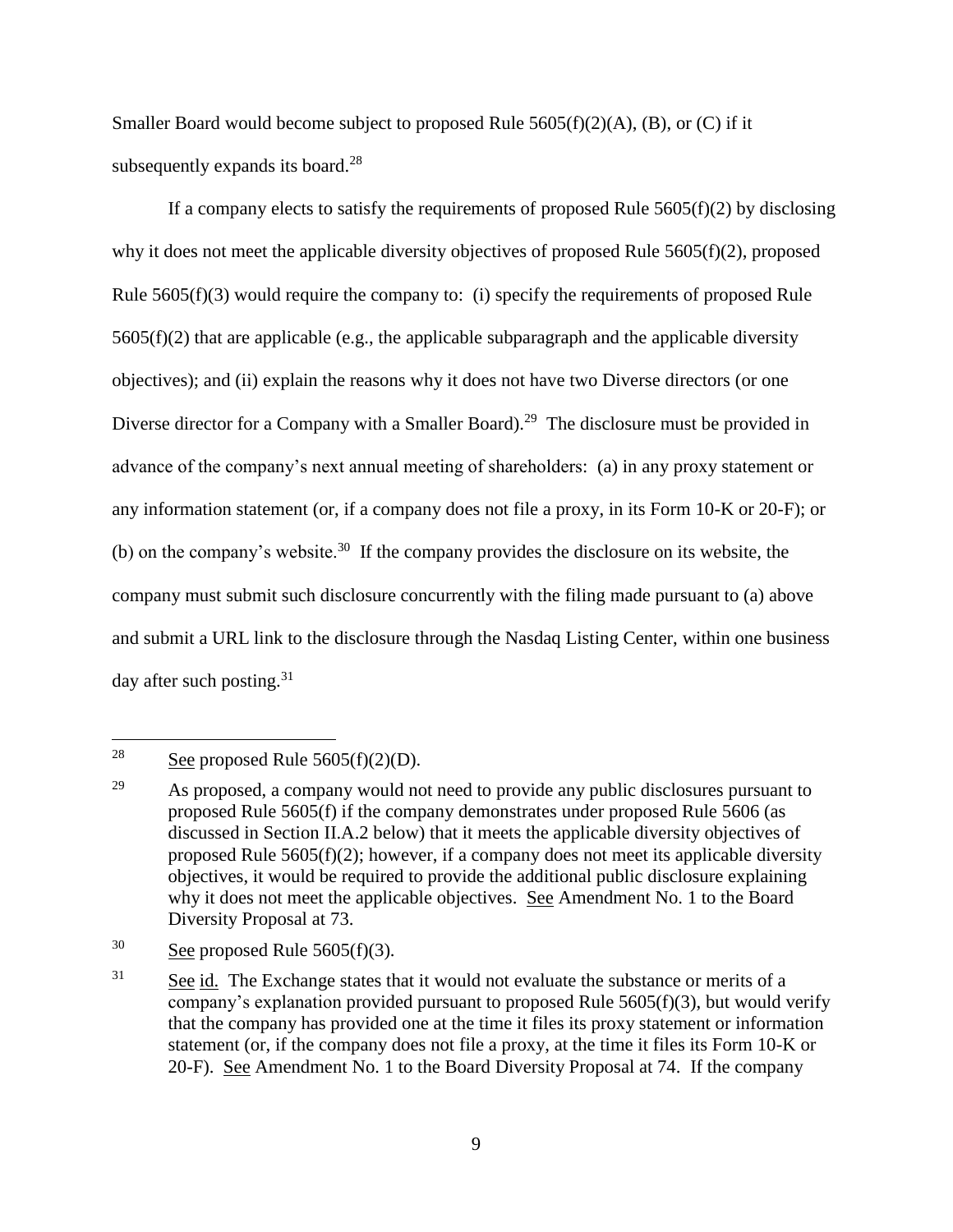Proposed Rule 5605(f)(5) would specify the phase-in period for any company newly listing on the Exchange that was not previously subject to a substantially similar requirement of another national securities exchange (including through an initial public offering, direct listing, transfer from another exchange or the over-the-counter market, in connection with a spin-off or carve-out from a company listed on the Exchange or another exchange, or through a merger with an acquisition company listed under IM-5101-2 ("acquisition company")) and any company that ceases to be a Foreign Issuer, a Smaller Reporting Company, or an Exempt Company.<sup>32</sup>

As proposed, any newly-listed company on the Nasdaq Global Select Market ("NGS") or Nasdaq Global Market ("NGM") would be permitted to satisfy the requirement of proposed Rule  $5605(f)(2)$  to have, or explain why it does not have: (i) at least one Diverse director by the later of (a) one year from the date of listing or (b) the date the company files its proxy statement or information statement (or, if the company does not file a proxy, its Form 10-K or 20-F) for the company's first annual meeting of shareholders subsequent to the company's listing; and (ii) at least two Diverse directors by the later of (a) two years from the date of listing or (b) the date the company files its proxy statement or information statement (or, if the company does not file a proxy, its Form 10-K or 20-F) for the company's second annual meeting of shareholders subsequent to the company's listing.<sup>33</sup> In addition, any newly-listed company on the Nasdaq Capital Market ("NCM") would be permitted to satisfy the requirement of proposed Rule

does not meet the applicable diversity objectives and has not provided any explanation, or has provided an explanation that does not satisfy proposed Rule 5605(f)(3)(i) and (ii), the company will be considered deficient with the requirements of proposed Rule 5605(f)(3). See id. at 74-75.

<sup>&</sup>lt;sup>32</sup> See infra note [46](#page-14-0) and accompanying text (describing Exempt Companies).

 $33$  See proposed Rule 5605(f)(5)(A).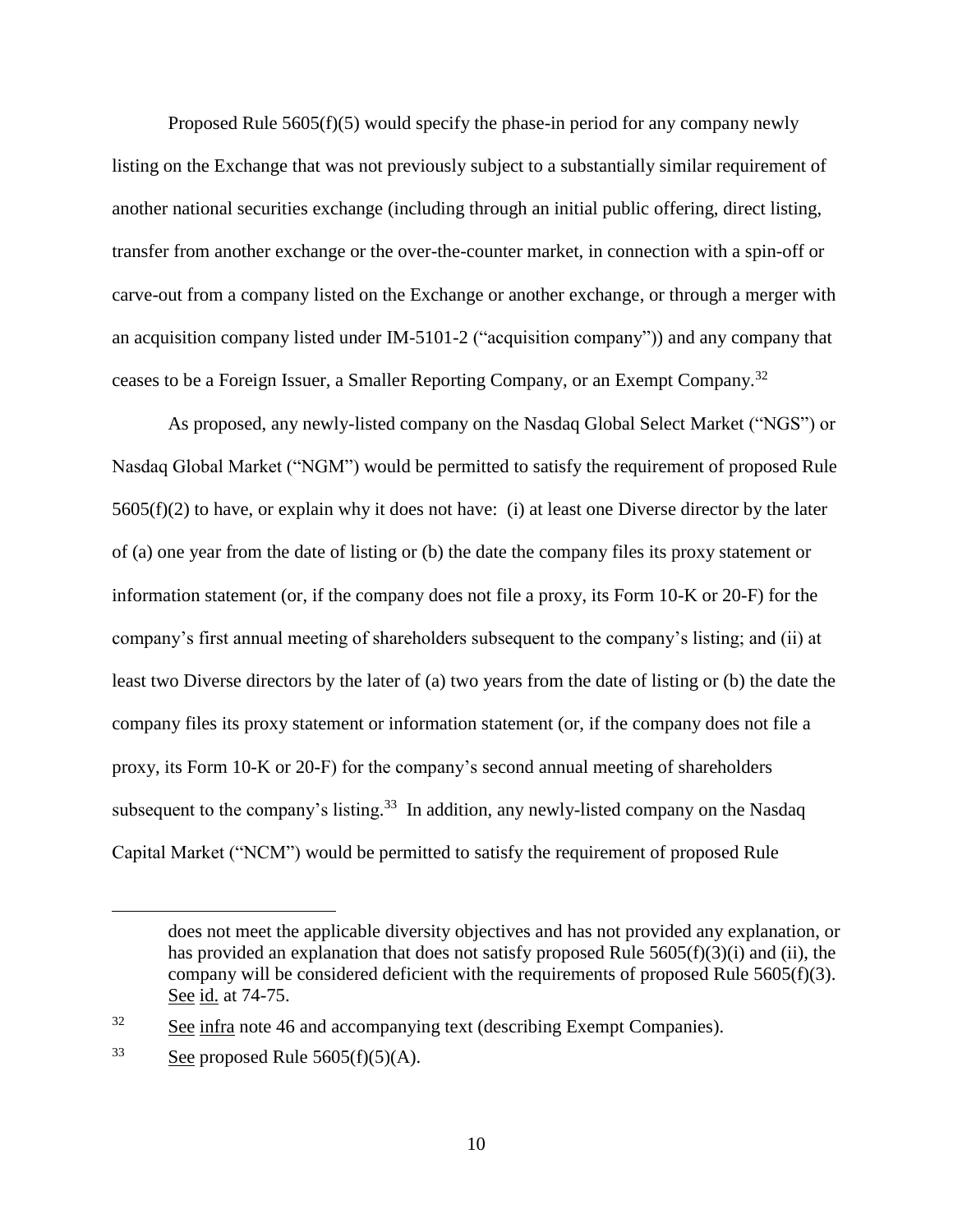$5605(f)(2)$  to have, or explain why it does not have, at least two Diverse directors by the later of: (i) two years from the date of listing; or (ii) the date the company files its proxy statement or information statement (or, if the company does not file a proxy, its Form 10-K or 20-F) for the company's second annual meeting of shareholders subsequent to the company's listing.<sup>34</sup> As proposed, any newly listed Company with a Smaller Board would be permitted to satisfy the requirement of proposed Rule  $5605(f)(2)$  to have, or explain why it does not have, at least one Diverse director by the later of: (i) two years from the date of listing, or (ii) the date the company files its proxy statement or information statement (or, if the company does not file a proxy, its Form 10-K or 20-F) for the company's second annual meeting of shareholders subsequent to the company's listing. $35$ 

Proposed Rule  $5605(f)(5)(C)$  would provide that any company that ceases to be a Foreign Issuer, Smaller Reporting Company, or Exempt Company would be permitted to satisfy the requirements of proposed Rule 5605(f) by the later of: (i) one year from the date that the company no longer qualifies as a Foreign Issuer, Smaller Reporting Company, or Exempt Company; or (ii) the date the company files its proxy statement or information statement (or, if the company does not file a proxy, its Form 10-K or 20-F) for the company's first annual meeting of shareholders subsequent to such event.

Proposed Rule  $5605(f)(6)(A)$  would provide that if a company (i) does not meet the applicable diversity objectives under proposed Rule 5605(f)(2) and fails to provide the disclosure required by proposed Rule  $5605(f)(3)$ , or (ii) fails to hold an annual meeting of shareholders during the applicable periods in proposed Rule 5605(f)(5) or (7) and therefore fails to meet, or

 $34$  See proposed Rule 5605(f)(5)(B).

<sup>&</sup>lt;sup>35</sup> See proposed Rule  $5605(f)(5)(D)$ .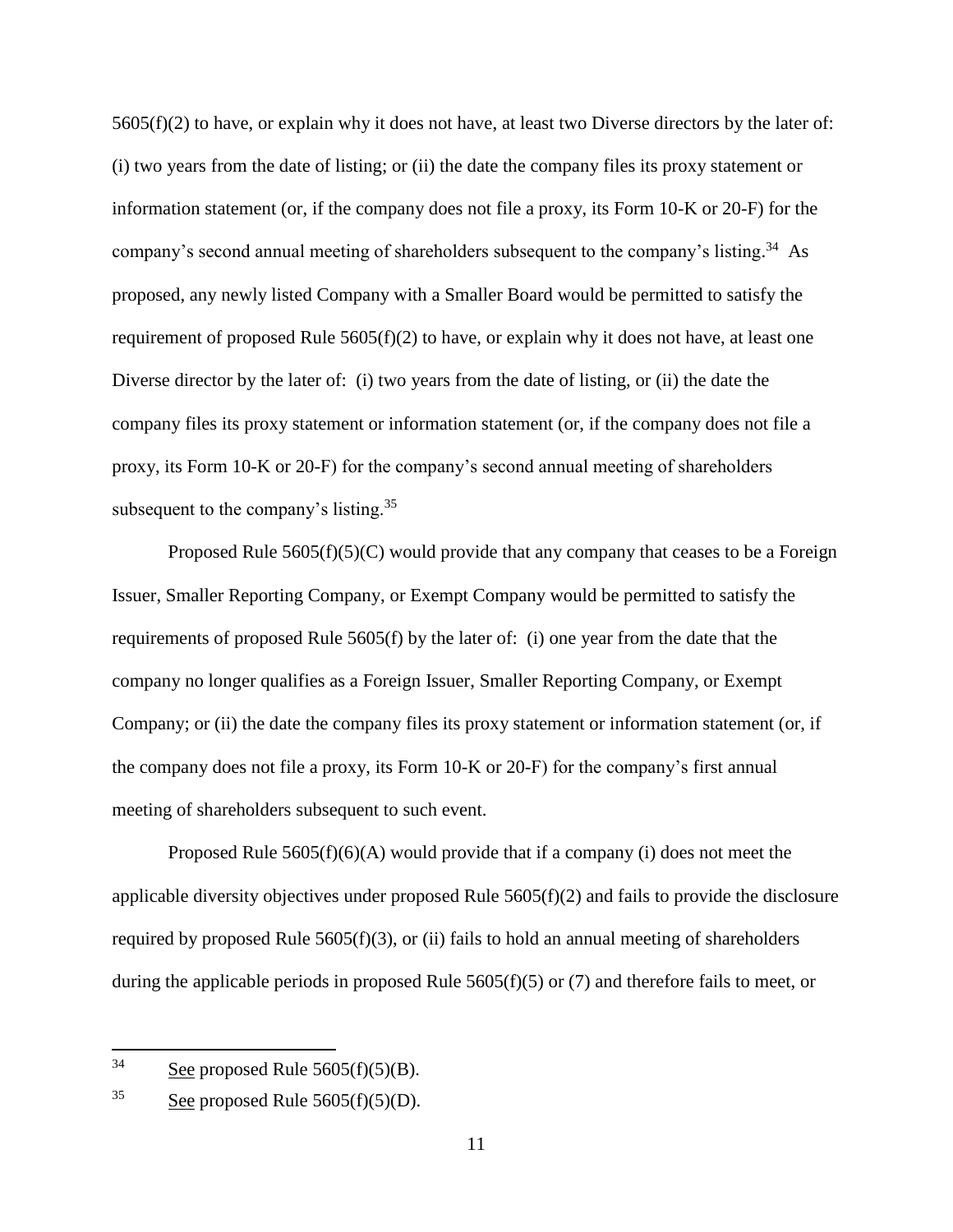explain why it does not meet, the diversity objectives of proposed Rule  $5605(f)(2)$ , the Exchange's Listing Qualifications Department would promptly notify the company and inform it that it has until the later of its next annual shareholders meeting or 180 days from the event that caused the deficiency to cure the deficiency.<sup>36</sup> If a company does not regain compliance within the applicable cure period, the Listings Qualifications Department would issue a Staff Delisting Determination Letter.<sup>37</sup>

Moreover, proposed Rule  $5605(f)(6)(B)$  would provide that a company that has satisfied the diversity objectives of proposed Rule 5605(f)(2) within the timeframes set forth in proposed Rule  $5605(f)(7)$ , but later ceases to meet the diversity objectives of proposed Rule  $5605(f)(2)$  due to a vacancy on its board of directors, would have until the later of (i) one year from the date of vacancy or (ii) the date the company files its proxy statement or its information statement (or, if the company does not file a proxy, its Form 10-K or 20-F) in the calendar year following the year of the date of vacancy, to satisfy proposed Rule 5605(f)(2) or (3). As proposed, in lieu of providing the disclosure required by proposed Rule 5605(f)(3), a company relying on this rule may publicly disclose that it is relying on the grace period provided by proposed Rule  $5605(f)(6)(B).$ <sup>38</sup> This disclosure must be provided in advance of the company's next annual

<sup>&</sup>lt;sup>36</sup> The Exchange proposes to add a similar provision as Rule  $5810(c)(3)(F)$ . The Exchange also proposes to renumber existing Rules  $5810(c)(3)(F)$  and  $(G)$  as Rules  $5810(c)(3)(G)$ and (H), respectively, and to make a non-substantive change in Rule  $5810(c)(2)(A)(iv)$  to clarify that Rule 5250(b)(3) is related to "Disclosure of Third Party Director and Nominee Compensation."

<sup>&</sup>lt;sup>37</sup> See Rule 5810(c)(3). A company that receives a Staff Delisting Determination can appeal the determination to the Hearings Panel through the process set forth in Rule 5815. See Amendment No. 1 to the Board Diversity Proposal at 88.

<sup>&</sup>lt;sup>38</sup> See proposed Rule  $5605(f)(6)(B)$ .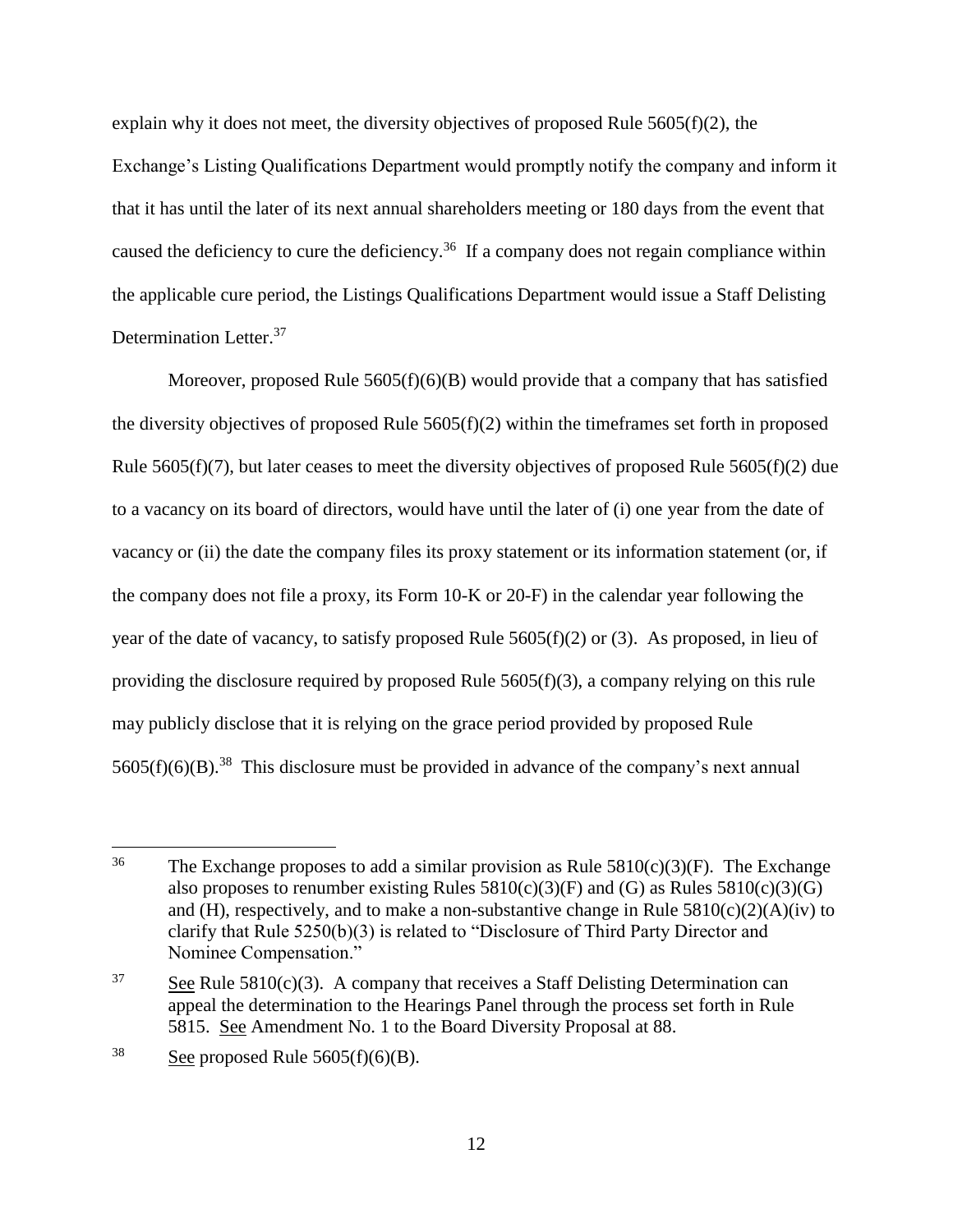meeting of shareholders: (a) in any proxy statement or any information statement (or, if the company does not file a proxy, in its Form 10-K or 20-F); or (b) on the company's website.<sup>39</sup> If the company provides such disclosure on its website, then the company must submit such disclosure concurrently with the filing made pursuant to (a) and submit a URL link to the disclosure through the Nasdaq Listing Center, within one business day after such posting.<sup>40</sup>

Proposed Rule 5605(f)(7) would specify the transition period for the implementation of the requirements of proposed Rule 5605(f). As proposed, each company listed on the Exchange (including a Company with a Smaller Board) would be required to have, or explain why it does not have, at least one Diverse director by the later of: (i) two calendar years after the approval date of the proposal ("First Effective Date"); or (ii) the date the company files its proxy statement or information statement (or, if the company does not file a proxy, its Form 10-K or 20-F) for the company's annual shareholders meeting during the calendar year of the First Effective Date.<sup>41</sup> In addition, each company listed on NGS or NGM must have, or explain why it does not have, at least two Diverse directors by the later of: (i) four calendar years after the approval date of the proposal ("Second NGS/NGM Effective Date"); or (ii) the date the company files its proxy statement or information statement (or, if the company does not file a proxy, its Form 10-K or 20-F) for the company's annual shareholders meeting during the calendar year of the Second NGS/NGM Effective Date.<sup>42</sup> Moreover, each company listed on NCM must have, or explain why it does not have, at least two Diverse directors by the later of: (i) five calendar years

<sup>39</sup> See id.

<sup>40</sup> See id.

<sup>&</sup>lt;sup>41</sup> See proposed Rule  $5605(f)(7)(A)$ .

<sup>&</sup>lt;sup>42</sup> See proposed Rule  $5605(f)(7)(B)$ .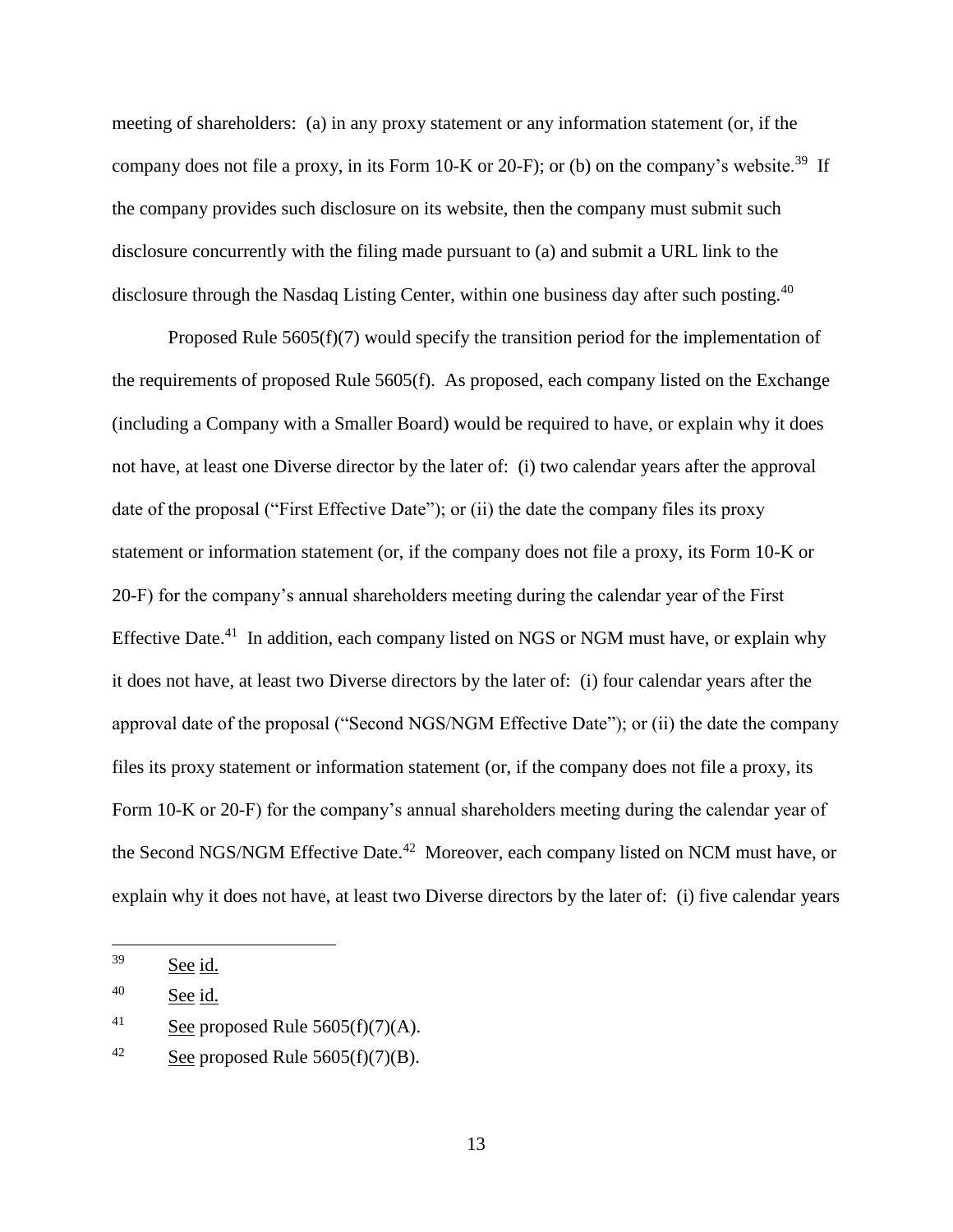after the approval date of the proposal ("Second NCM Effective Date"); or (ii) the date the company files its proxy statement or information statement (or, if the company does not file a proxy, its Form 10-K or 20-F) for the company's annual shareholders meeting during the calendar year of the Second NCM Effective Date. $43$  As proposed, a company would not be required to comply with the requirements of proposed Rule 5605(f) prior to the end of the phasein periods under proposed Rule  $5605(f)(5)$ , if applicable.<sup>44</sup> Furthermore, a company listed on NCM that transfers to NGS or NGM after the approval date but prior to the end of the transition periods set forth in proposed Rule 5605(f)(7) would be required to satisfy the requirements of proposed Rule 5605(f) by the later of: (i) the periods set forth in proposed Rule 5605(f)(7)(C); or (ii) one year from the date of transfer.<sup>45</sup>

<sup>43</sup> See proposed Rule  $5605(f)(7)(C)$ .

<sup>&</sup>lt;sup>44</sup> See proposed Rule 5605(f)(7)(D). A company listing after the approval date, but prior to the end of the periods set forth in proposed Rule 5605(f)(7) would be required to fully satisfy the requirements of proposed Rule 5605(f) by the later of the periods under proposed Rule 5605(f)(7) or the two year phase-in periods under proposed Rule 5605(f)(5). See proposed Rule 5605(f)(7)(E). According to the Exchange, the proposed transition and phase-in periods are intended to provide newly-listed public companies with additional time to meet the diversity objectives of proposed Rule  $5605(f)(2)$ , as newly-listed public companies may have unique governance structures, such as staggered boards or director seats held by venture capital firms, that require additional timing considerations when adjusting the board's composition. See Amendment No. 1 to the Board Diversity Proposal at 79. The Exchange further states that the proposed transition and phase-in periods are intended to provide additional flexibility to companies listed on NCM, as such companies are typically smaller and may face additional challenges and resource constraints when identifying additional director nominees who self-identify as Diverse. See id. The Exchange also states that its proposed phase-in periods are consistent with the phase-in periods it provides to companies for other board composition requirements. See id. at 81. See also, e.g., Rules  $5615(b)(1)$ ,  $5615(b)(3)$ , and  $5620$ .

<sup>&</sup>lt;sup>45</sup> See proposed Rule  $5605(f)(7)(F)$ .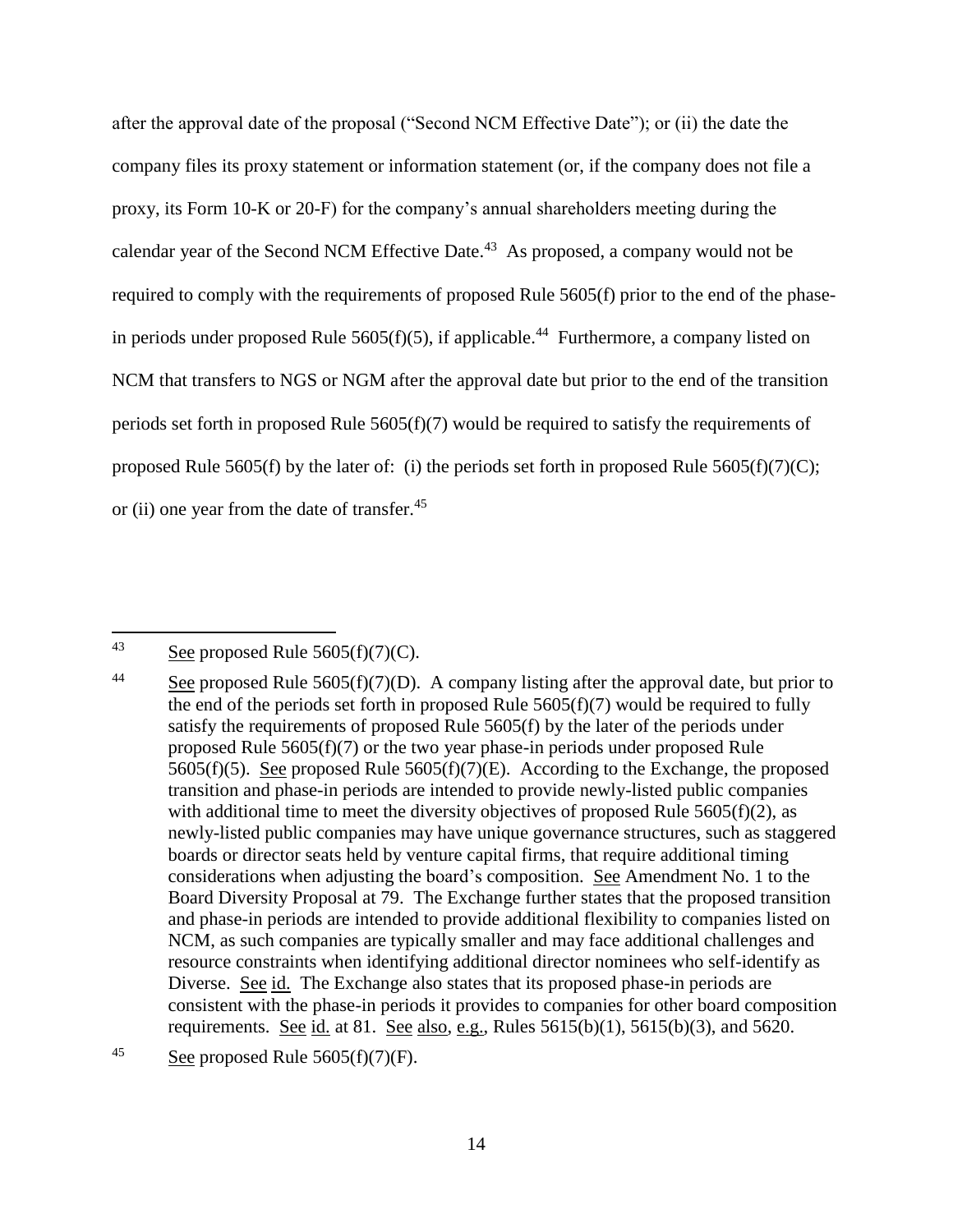Proposed Rule 5605(f)(4) would exempt the following types of companies from the requirements of proposed Rule 5605(f) ("Exempt Companies"): (1) acquisition companies; (2) asset-backed issuers and other passive issuers (as set forth in Rule  $5615(a)(1)$ ); (3) cooperatives (as set forth in Rule 5615(a)(2)); (4) limited partnerships (as set forth in Rule 5615(a)(4)); (5) management investment companies (as set forth in Rule  $5615(a)(5)$ ); (6) issuers of non-voting preferred securities, debt securities, and derivative securities (as set forth in Rule  $5615(a)(6)$ ) that do not have equity securities listed on the Exchange; and (7) issuers of securities listed under the Rule 5700 series.<sup>46</sup>

<span id="page-14-0"></span>The Exchange states that it has published FAQs on its Listing Center to provide guidance to companies on the application of the proposed rules in the Board Diversity Proposal, and represents that it will establish a dedicated mailbox for companies and their counsel to email additional questions to the Exchange regarding the application of such proposed rules.<sup>47</sup>

<sup>47</sup> See Amendment No. 1 to the Board Diversity Proposal at 20.

 $46\,$ The Exchange states that these companies do not have boards, do not list equity securities, or are not operating companies. See Amendment No. 1 to the Board Diversity Proposal at 90. The Exchange also states that these companies are already exempt from certain corporate governance standards related to board composition, as described in Rule 5615. See id. The Exchange also states that, although it is exempting acquisition companies from the requirements of proposed Rule 5605(f), upon such a company's completion of a business combination with an operating company, the post-business combination entity would be provided the same phase-in period as other newly listed companies to satisfy the requirements of proposed Rule 5605(f). See id. at 90-91, 151. The Exchange states that this approach is similar to other phase-in periods currently granted to acquisition companies. See id. at 90-91. See also, e.g., Rule 5615(b)(1).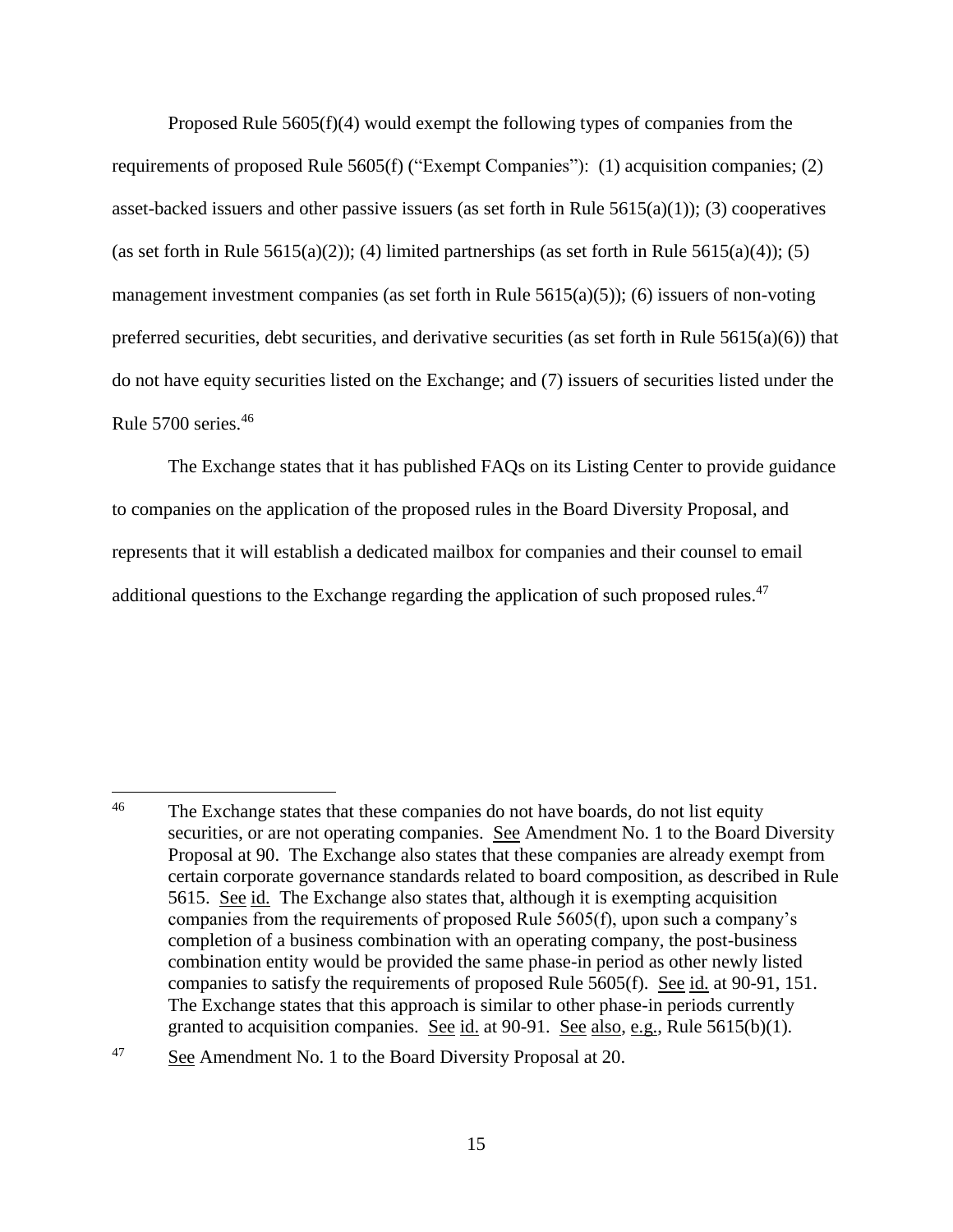### 2. Proposed Rule 5606

The Exchange proposes to adopt new Rule 5606, which would require each Nasdaq-listed company (other than Exempt Companies<sup>48</sup>) to publicly disclose in an aggregated form, to the extent permitted by applicable law, information on the voluntary self-identified gender and racial characteristics and LGBTQ+ status of the company's board of directors.<sup>49</sup>

Specifically, pursuant to proposed Rule 5606(a), each Nasdaq-listed company would be required to annually disclose its board-level diversity data a substantially similar format<sup>50</sup> as the "Board Diversity Matrix" provided in proposed Rule 5606(a).<sup>51</sup> As proposed, companies would be required to provide the Board Diversity Matrix information at least once per year.<sup>52</sup> If, within the same year, a company changes its board composition after it publishes the matrix, the

 $\overline{a}$  $48$  See proposed Rule 5606(c).

<sup>&</sup>lt;sup>49</sup> The Exchange states that its proposal would not prevent companies from disclosing information related to other diverse attributes of board members beyond those highlighted in the rule if they felt such disclosure would benefit investors. See Amendment No. 1 to the Board Diversity Proposal at 64.

<sup>&</sup>lt;sup>50</sup> As proposed, a company may not substantially alter the Board Diversity Matrix. However, a company may supplement its disclosure by providing additional information related to its directors (e.g., a company may choose to provide the information on a director-by-director basis or may choose to include any skills, experience, and attributes of each of its directors that are relevant to the company). Supplemental information may be included below the information required by the Board Diversity Matrix or in a separate table. See id. at 326-27.

<sup>&</sup>lt;sup>51</sup> Following the first year of disclosure of the Board Diversity Matrix, all companies would be required to include the current year and immediately prior year diversity statistics in the disclosure. See proposed Rule 5606(a). If a company publishes the Board Diversity Matrix on its website, the disclosure must remain accessible on the company's website. See Amendment No. 1 to the Board Diversity Proposal at 326.

<sup>52</sup> See Amendment No. 1 to the Board Diversity Proposal at 326.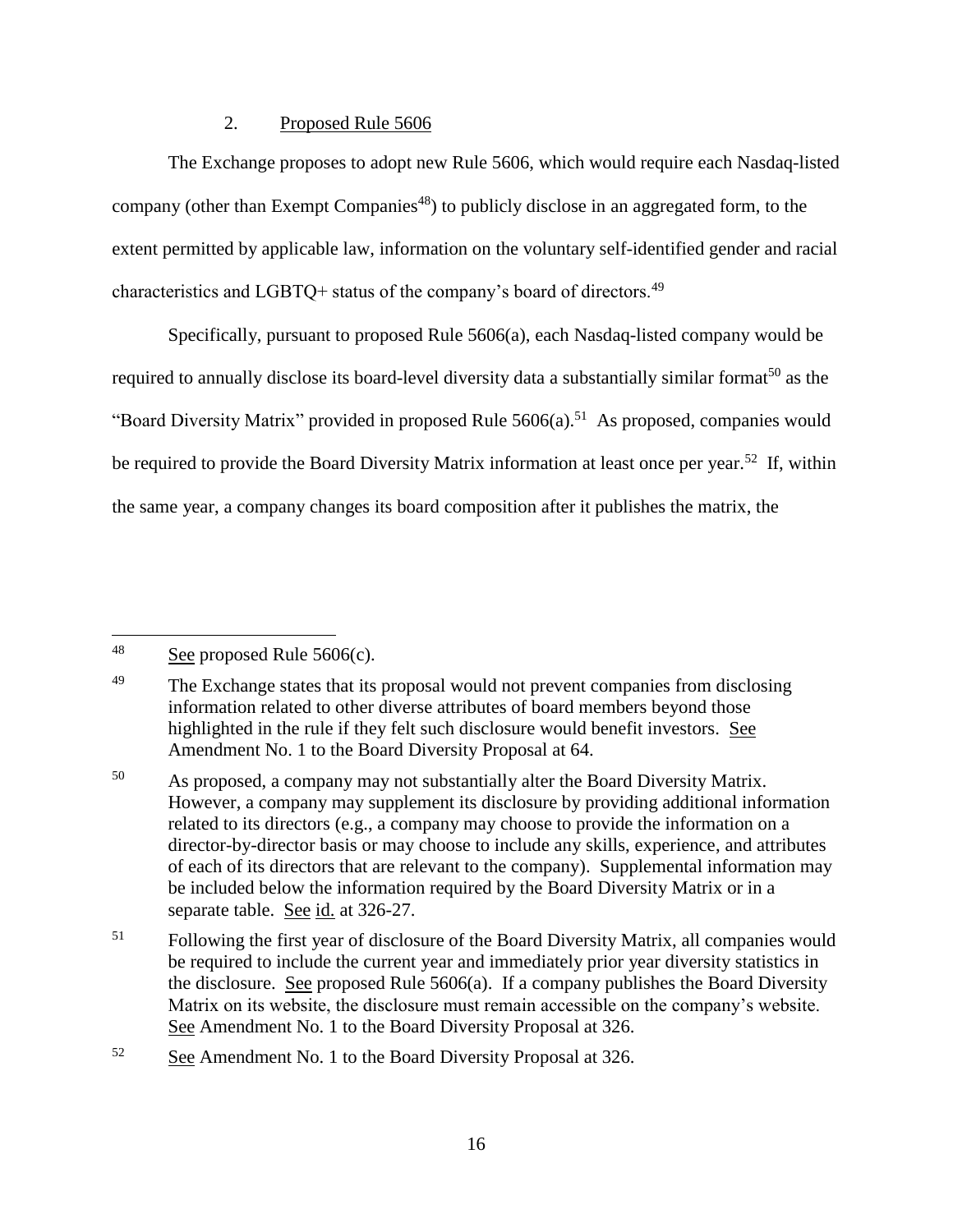company may, but is not required to, publish its updated information.<sup>53</sup> In addition, any publication of the information in the Board Diversity Matrix must be included in a searchable format and, if a company uses a graphic or image format (i.e., tif, jpg, gif, or png), the company must also include the same information as searchable text or in a searchable table.<sup>54</sup>

In the proposed Board Diversity Matrix, a company would be required to provide the total number of directors on its board and the company (other than a Foreign Issuer) would include the following information in accordance with the instructions accompanying the Board Diversity Matrix: (1) the number of directors based on gender identity (female, male, or nonbinary<sup>55</sup>) and the number of directors who did not disclose gender; (2) the number of directors based on race and ethnicity (African American or Black, Alaskan Native or Native American, Asian, Hispanic or Latinx, Native Hawaiian or Pacific Islander, White, or Two or More Races or Ethnicities<sup>56</sup>), disaggregated by gender identity (or did not disclose gender); (3) the number of directors who self-identify as LGBTQ+; and (4) the number of directors who did not disclose a demographic background under item (2) or (3) above.<sup>57</sup> In the proposed Board Diversity Matrix,

<sup>53</sup> See id. In addition, the Board Diversity Matrix must include the date the information was collected as the "as of date." See id.

<sup>&</sup>lt;sup>54</sup> The searchable information could be included, for example, together with the related graphic or in an appendix. See id.

<sup>&</sup>lt;sup>55</sup> "Non-binary" refers to genders that are not solely man or woman; someone who is nonbinary may have more than one gender, have no gender, or their gender may not be in relation to the gender binary. See id. at 327.

<sup>&</sup>lt;sup>56</sup> If a director self-identifies in the "Two or More Races or Ethnicities" category, the director must also self-identify in each individual category, as appropriate. See id. at 66 n.174.

<sup>&</sup>lt;sup>57</sup> The Exchange states that defined terms for the race and ethnicity categories in the instructions to the Board Diversity Matrix are substantially similar to the terms and definitions used in the EEO-1 report, as described above. See supra note [17.](#page-4-0) Also, in the instructions to the Board Diversity Matrix, LGTBQ+ is defined similarly to proposed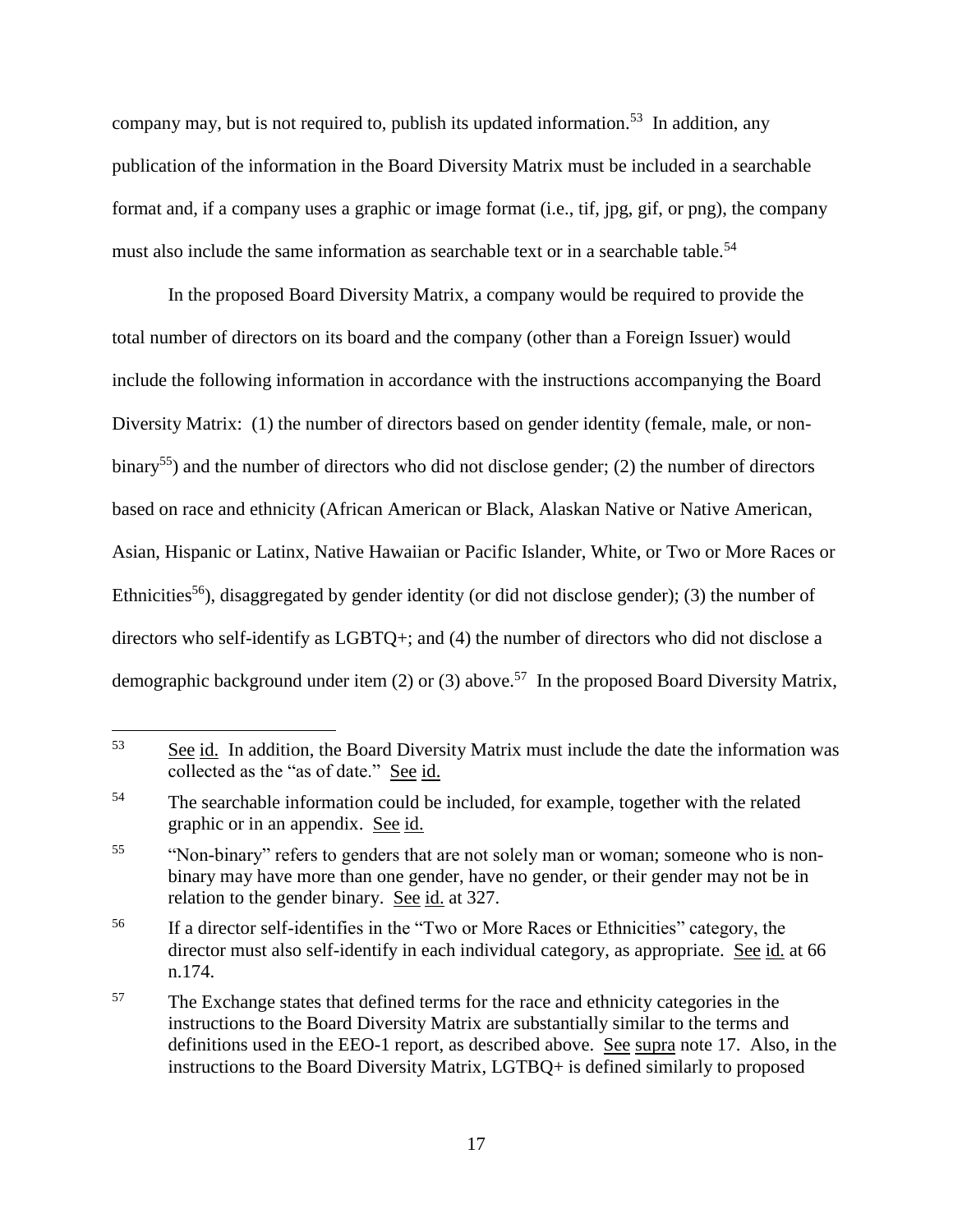any director who chooses not to disclose a gender would be included in the "Did Not Disclose Gender" category and any director who chooses not to identify as any race or ethnicity or not to identify as LGBTQ+ would be included in the "Did Not Disclose Demographic Background" category.

A company that qualifies as a Foreign Issuer under proposed Rule  $5605(f)(1)$  may elect to use an alternative Board Diversity Matrix format.<sup>58</sup> Similar to other companies, a Foreign Issuer would be required to provide the total number of directors on its board. The Foreign Issuer would also be required to provide the following in its Board Diversity Matrix: (1) its country of principal executive offices; (2) whether it is a Foreign Private Issuer; (3) whether disclosure is prohibited under home country law; (4) the number of directors based on gender identity (female, male, or non-binary) and the number of directors who did not disclose gender; (5) the number of directors who self-identify as Underrepresented Individuals in home country jurisdiction; (6) the number of directors who self-identify as LGBTQ+; and (7) the number of directors who did not disclose the demographic background under item (5) or (6) above.<sup>59</sup> In the proposed Board Diversity Matrix, any director who chooses not to disclose a gender would be included in the "Did Not Disclose Gender" category and any director who chooses not to identify as an Underrepresented Individual or not to identify as LGBTQ+ would be included in the "Did Not Disclose Demographic Background" category.

Rule  $5605(f)(1)$  as a person who identifies as any of the following: lesbian, gay, bisexual, transgender, or a member of the queer community.

 $58$  See proposed Rule  $5606(a)$ .

<sup>59</sup> See id.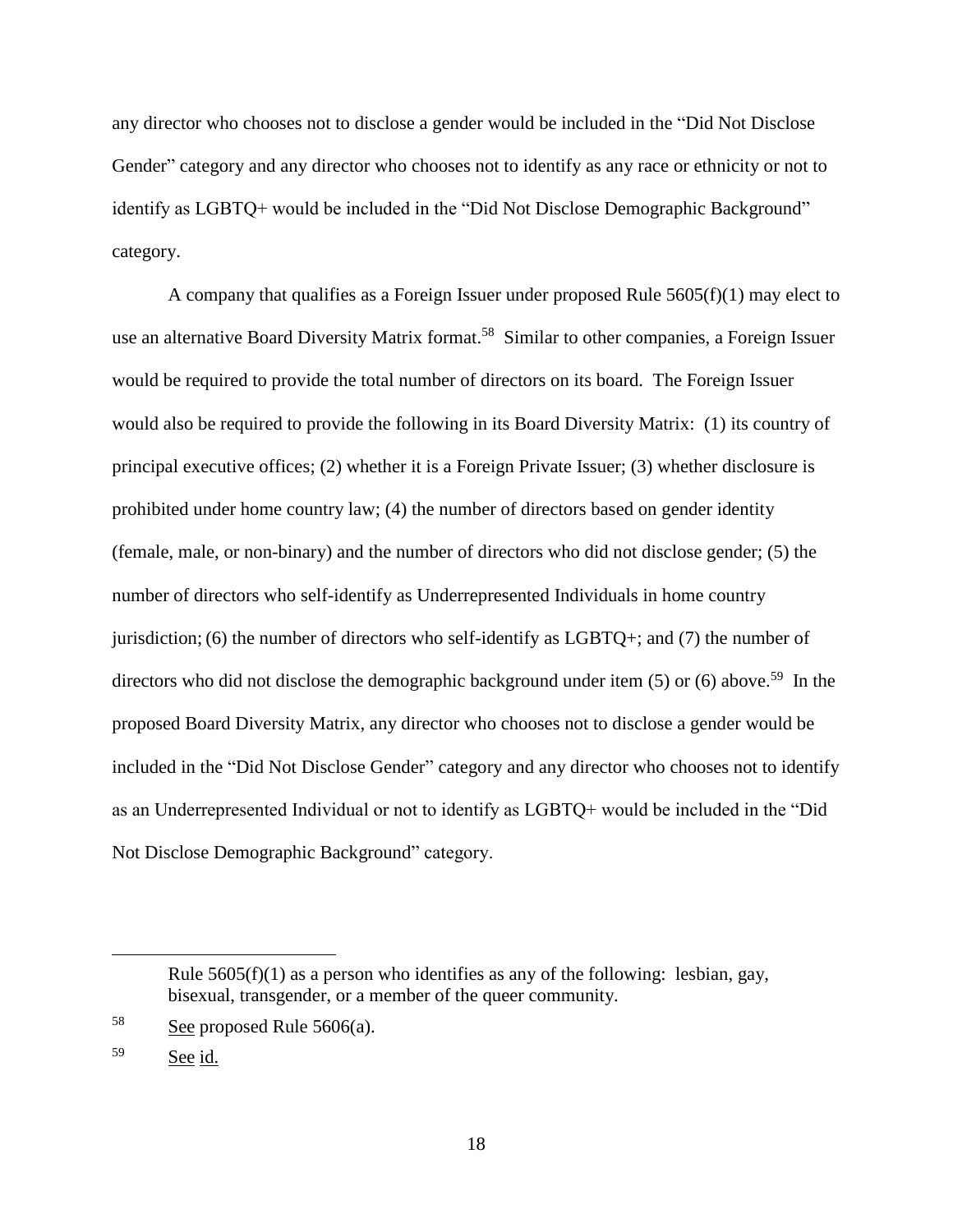Proposed Rule 5606(b) would require each company to provide the disclosure required under proposed Rule 5606 in the same manner as, and concurrently with, the disclosure required by proposed Rule  $5605(f)(3).<sup>60</sup>$ 

Proposed Rule 5606(d) would permit a company newly listing on the Exchange that was not previously subject to a substantially similar requirement of another national securities exchange (including through an initial public offering, direct listing, transfer from another exchange or the over-the-counter market, in connection with a spin-off or carve-out from a company listed on the Exchange or another exchange, or through a merger with an acquisition company) to satisfy the requirement of proposed Rule 5606 within one year of listing on the Exchange.

Pursuant to Rule 5606(e), proposed Rule 5606 would become operative one year after a Commission approval of the proposal. A company would be required to be in compliance with proposed Rule 5606 by the later of: (i) one calendar year from the approval date ("Effective Date"); or (ii) the date the company files its proxy statement or its information statement for its annual meeting of shareholders (or, if the company does not file a proxy or information statement, the date it files its Form 10-K or 20-F) during the calendar year of the Effective Date.

The Exchange proposes to amend Rule  $5810(c)(2)(A)(iv)$  to include a deficiency from the standards of proposed Rule 5606 as a deficiency for which a company may submit a plan of compliance for Exchange staff review. Accordingly, if a company fails to adhere to proposed Rule 5606, the Exchange would notify the company that it is not in compliance with a listing standard and allow the company 45 calendar days to submit a plan to regain compliance and,

60

See supra notes [30](#page-8-0)[-31](#page-8-1) and accompanying text.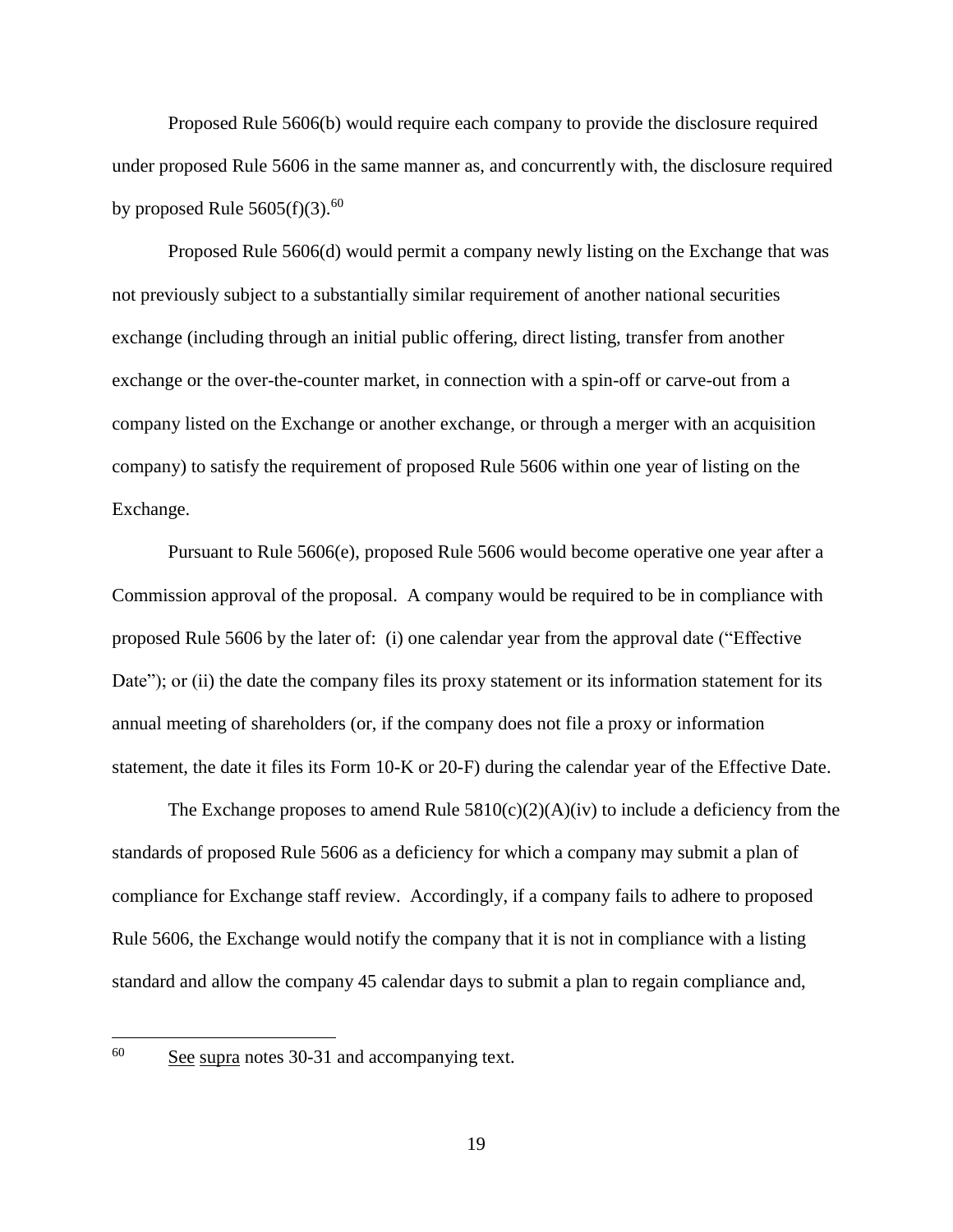upon review of such plan, the Exchange may provide the company with up to 180 days to regain compliance.<sup>61</sup> If the company does not submit a plan or regain compliance within the applicable time periods, it would be issued a Staff Delisting Determination, which the company could appeal to a Hearings Panel pursuant to Rule 5815.<sup>62</sup>

#### B. The Board Recruiting Service Proposal

In order to help advance diversity on company boards and to help companies prepare for and, if approved, comply with proposed Rules 5605(f) and 5606, the Exchange proposes to provide certain Nasdaq-listed companies with one-year of complimentary access for two users to a board recruiting solution, which would provide access to a network of board-ready Diverse candidates, allowing companies to identify and evaluate Diverse board candidates.<sup>63</sup> According to the Exchange, this service has an approximate retail value of \$10,000 per year.<sup>64</sup>

The Exchange proposes to offer this service to any "Eligible Company," which would be defined to mean a listed company (except as described below) that represents to the Exchange that it does not have: (i) at least one director who self-identifies as Female; and (ii) at least one director who self-identifies as one or more of the following: Black or African American, Hispanic or Latinx, Asian, Native American or Alaska Native, Native Hawaiian or Pacific Islander, or Two or More Races or Ethnicities, or who self-identifies as lesbian, gay, bisexual,

 $61$  See Rule 5810(c)(2).

<sup>62</sup> See id.

<sup>&</sup>lt;sup>63</sup> See proposed IM-5900-9; Amendment No. 1 to the Board Recruiting Service Proposal at 10-11.

<sup>64</sup> See proposed IM-5900-9.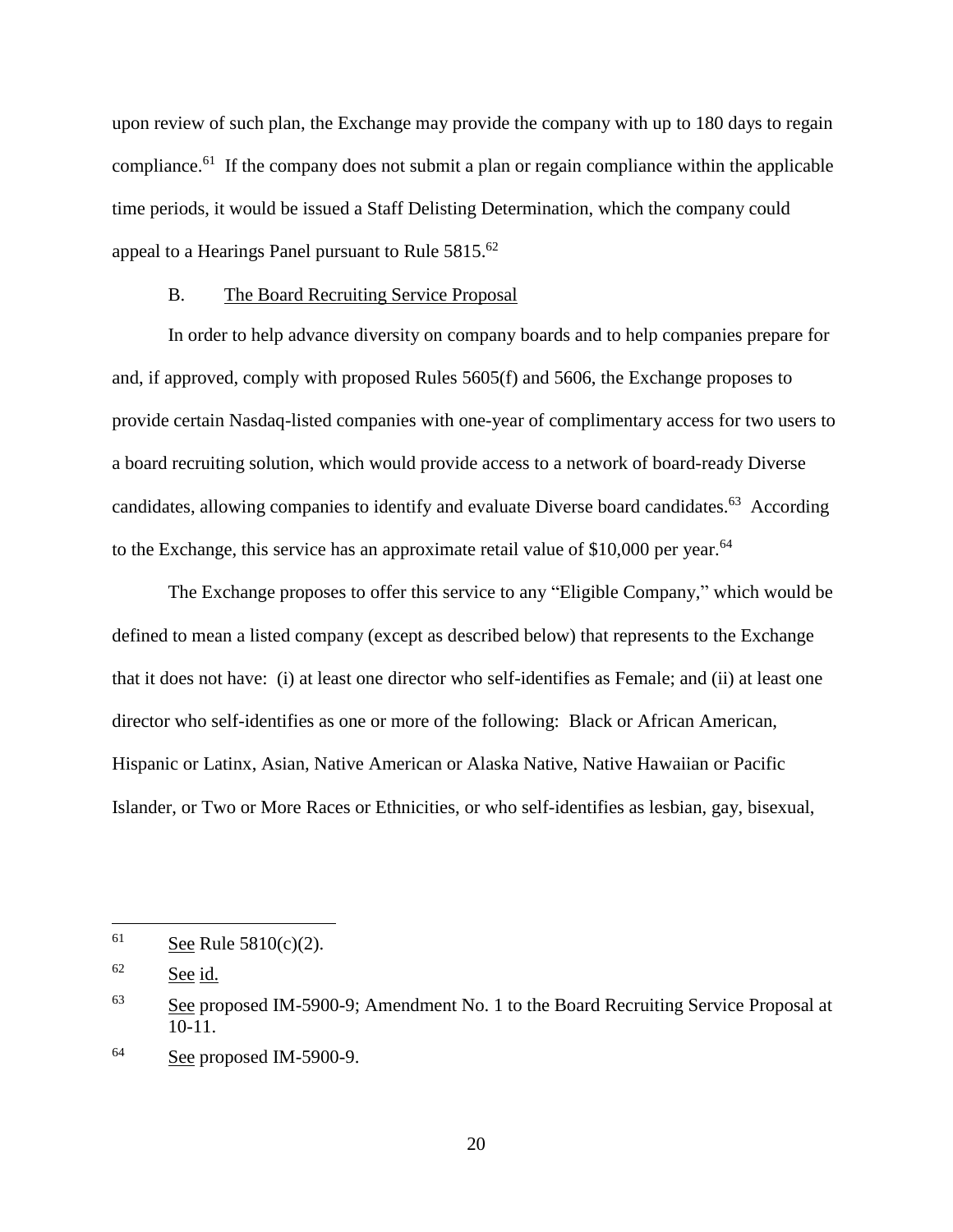transgender, or as a member of the queer community.<sup>65</sup> A company that is (i) a Foreign Private Issuer (as defined in Rule 5005(a)(19)), or (ii) considered a foreign issuer under Rule 3b-4(b) under the Act and has its principal executive offices located outside of the United States, would be an Eligible Company if the company represents to the Exchange that it does not have: (i) at least one director who self-identifies as Female; and (ii) at least one director who self-identifies as one or more of the following: Female, an underrepresented individual based on national, racial, ethnic, indigenous, cultural, religious, or linguistic identity in the country of the company's principal executive offices, or lesbian, gay, bisexual, transgender, or as a member of the queer community.<sup>66</sup> A company that is a Smaller Reporting Company (as defined in Rule 12b-2 under the Act) would be an Eligible Company if the company represents to the Exchange that it does not have: (i) at least one director who self-identifies as Female, and (ii) at least one director who self-identifies as one or more of the following: Female, Black or African American, Hispanic or Latinx, Asian, Native American or Alaska Native, Native Hawaiian or Pacific Islander, or Two or More Races or Ethnicities, or who self-identifies as lesbian, gay, bisexual, transgender, or as a member of the queer community.<sup>67</sup>

<sup>65</sup> See proposed IM-5900-9(a). The Exchange states that, although proposed Rule 5605(f)(2)(D) would require a Company with a Smaller Board to have, or explain why it does not have, at least one Diverse director on its board, such a company would be considered an Eligible Company if it does not have at least one director who selfidentifies as female and at least one director who self-identifies as an Underrepresented Minority or LGBTQ+, which the Exchange believes would help promote greater diversity on boards of all sizes. See Amendment No. 1 to the Board Recruiting Service Proposal at 11 n.20.

 $66$  See proposed IM-5900-9(b).

 $67$  See proposed IM-5900-9(c). The Exchange states that a company that is not an Eligible Company would be able to receive complimentary 90-day access to the board recruiting solution, which is being offered by Nasdaq's partner to all clients of Nasdaq, Inc.,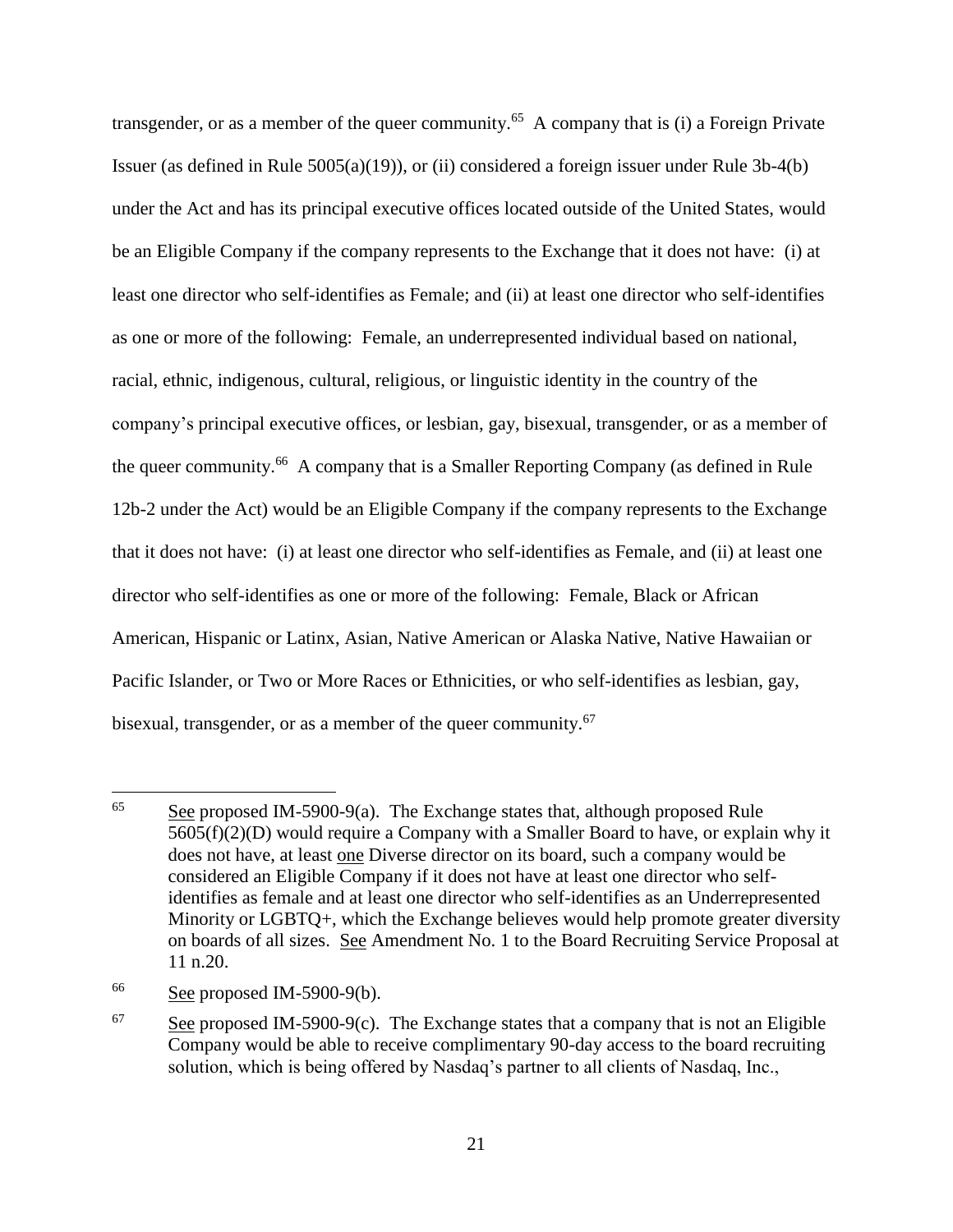As proposed, until December 1, 2022, any Eligible Company that requests access to this service through the Nasdaq Listing Center will receive complimentary access for one year from the initiation of the service. 68 The Exchange states that it intends to evaluate the service and the progress made in enhancing diversity and may extend the program prior to its expiration through another proposed rule change filed with the Commission.<sup>69</sup> The Exchange states that no other company would be required to pay higher fees as a result of its Board Recruiting Service Proposal and represents that providing the proposed complimentary service would have no impact on the resources available for its regulatory programs.<sup>70</sup>

## III. The Exchange's Arguments in the Proposals and the Comment and Response Letters Received on the Proposals

### A. Summary of the Exchange's Arguments in the Proposals

1. The Board Diversity Proposal

In support of the Board Diversity Proposal, the Exchange states that it has reviewed dozens of empirical studies and found that an extensive body of empirical research demonstrates that diverse boards are positively associated with improved corporate governance and company performance.<sup>71</sup> While the Exchange acknowledges that some studies have mixed results on this

including non-listed companies. See Amendment No. 1 to the Board Recruiting Service Proposal at 12 n.21.

 $68$  See proposed IM-5900-9.

<sup>&</sup>lt;sup>69</sup> See Amendment No. 1 to the Board Recruiting Service Proposal at 12.

<sup>70</sup> See id.

<sup>&</sup>lt;sup>71</sup> See Amendment No. 1 to the Board Diversity Proposal at 13. The Exchange states that studies have identified positive relationships between board diversity and commonly used financial metrics, including higher returns on invested capital, returns on equity, earnings per share, earnings before interest and taxation margin, asset valuation multiples, and credit ratings. See id. at 13, Section 3.a.III.A. The Exchange also points to a report that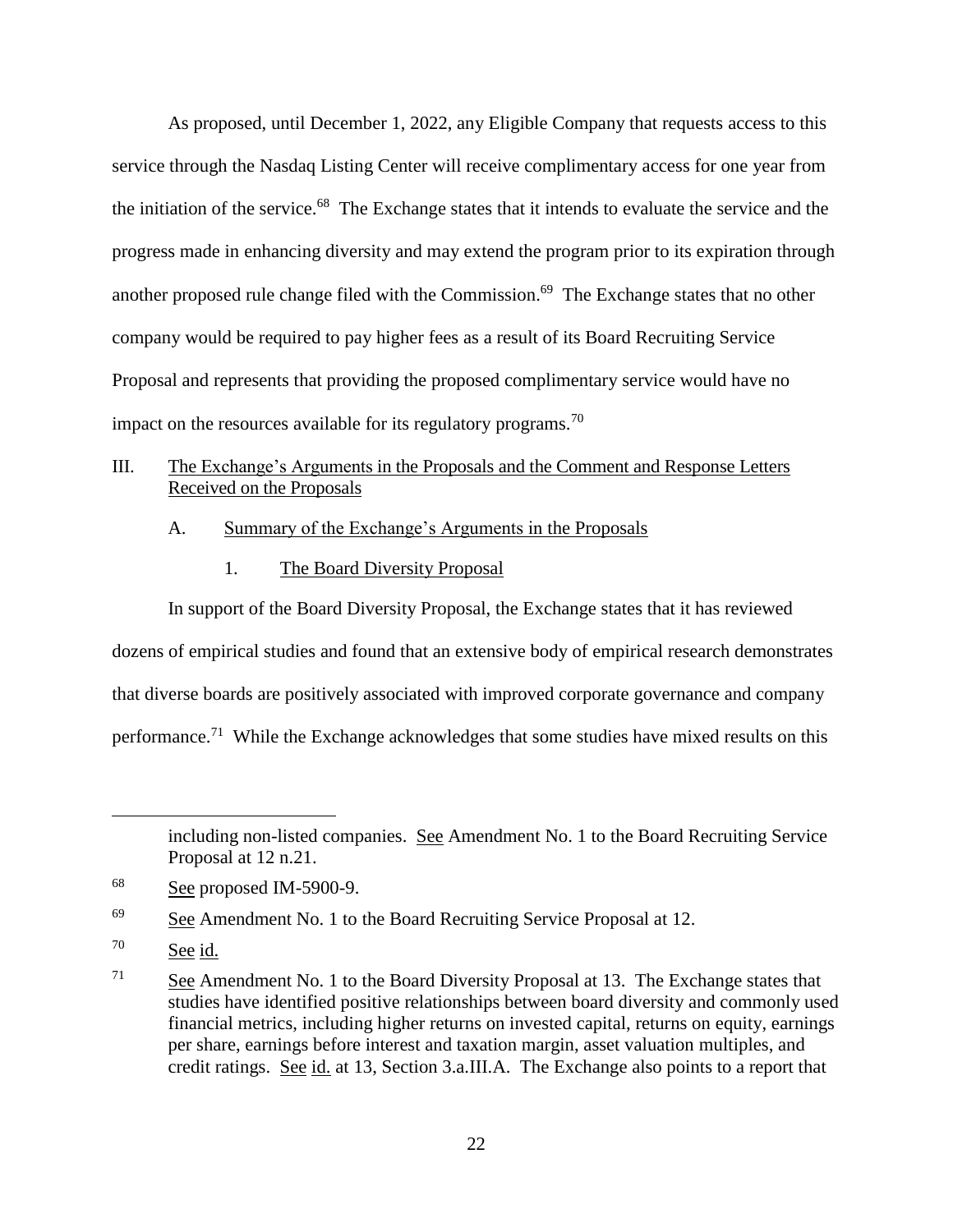issue – for example, some studies have found that board gender and ethnic diversity has a nonsignificant relationship or no relationship with a company's performance<sup>72</sup> – the Exchange believes that, at a minimum, the academic and empirical studies support the conclusion that board diversity does not have adverse effects on company performance.<sup>73</sup>

The Exchange also states that there is substantial evidence that board diversity promotes investor protection, including by enhancing the quality of a company's financial reporting, internal controls, public disclosures, and management oversight.<sup>74</sup> The Exchange states that more than a dozen studies have found a positive association between gender diversity and important investor protections,  $7<sup>5</sup>$  and some academics assert that such findings may extend to

suggests that the relationship between board gender diversity and corporate performance may extend to LGBTQ+ diversity. See id. at 25.

 $\overline{a}$ 

 $\frac{73}{2}$  See id. at 28. The Exchange also states that this is not the first time it has considered whether, on balance, various studies finding mixed results related to board composition and company performance are a sufficient rationale to propose a listing rule. See id. The Exchange states that, for example, in 2003, notwithstanding the various findings of studies at the time regarding the relationship between company performance and board independence, it adopted listing rules requiring a majority independent board. See id.

<sup>75</sup> See id. at 29, Section 3.a.III.B. The Exchange states that studies have found that genderdiverse boards or audit committees are associated with: more transparent public disclosures and less information asymmetry; better reporting discipline by management; a lower likelihood of manipulated earnings through earnings management; an increased likelihood of voluntarily disclosing forward-looking information; a lower likelihood of receiving audit qualifications due to errors, non-compliance, or omission of information; and a lower likelihood of securities fraud. See id. at 13, Section 3.a.III.B. In addition, the Exchange states that studies found that having at least one woman on the board is associated with a lower likelihood of material weaknesses in internal control over financial reporting and a lower likelihood of material financial restatements. See id. at 13, Section 3.a.III.B, Section 3.b.II.B.

<sup>72</sup> See id. at 25-27.

 $74$  See id. at 29.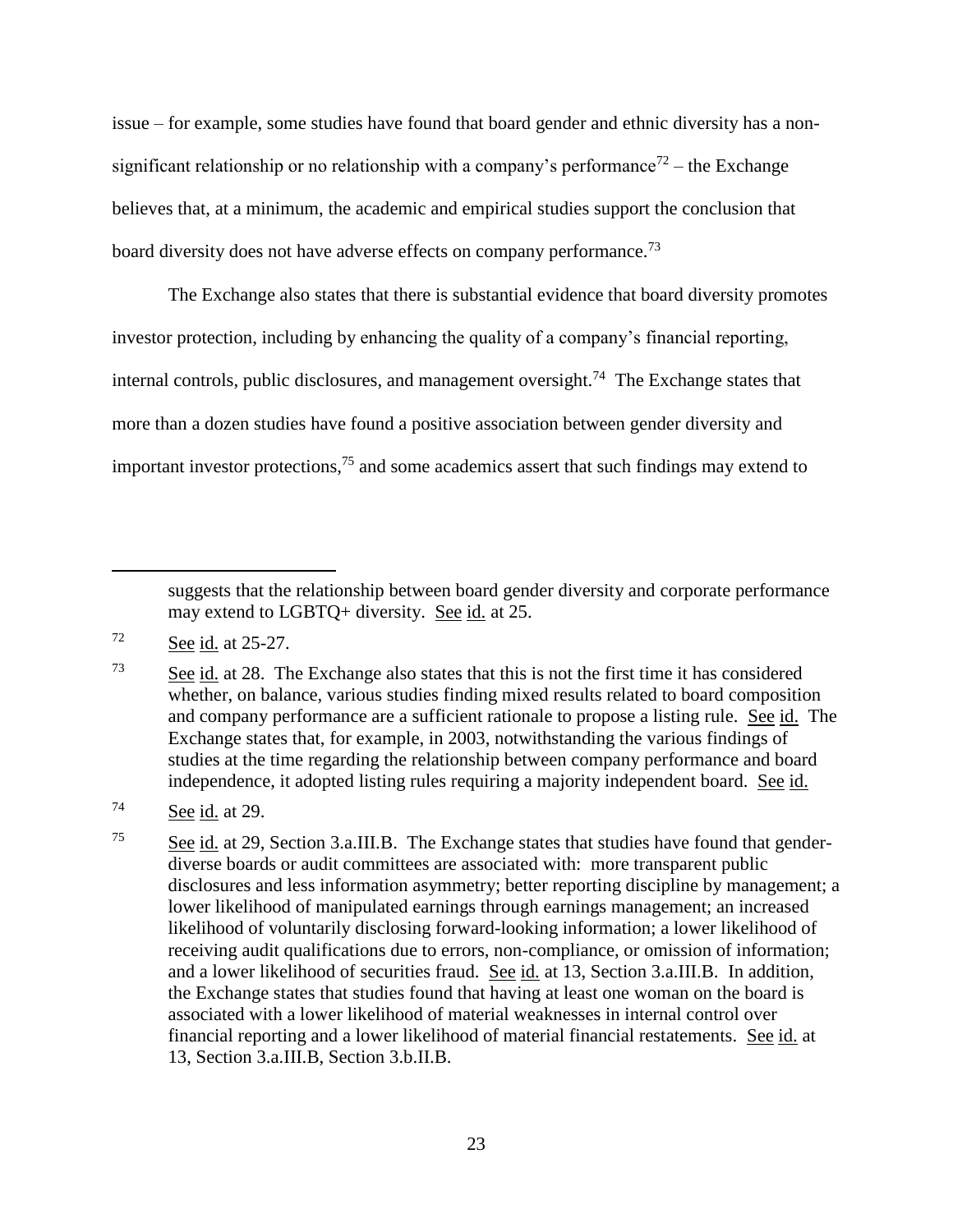other forms of diversity, including racial and ethnic diversity.<sup>76</sup> The Exchange also states that it has reviewed studies suggesting that board diversity could enhance a company's ability to monitor management by reducing "groupthink" and improving decision-making.<sup>77</sup>

The Exchange states that, while some companies have made progress in diversifying their boardrooms,<sup>78</sup> the national market system and the public interest would be well-served by a "disclosure-based, business driven" framework for companies to embrace meaningful and multidimensional diversification of their boards.<sup>79</sup> The Exchange states that its discussions with organizational leaders representing a broad spectrum of market participants and stakeholders (including business, investor, governance, legal, and civil rights communities) revealed strong support for disclosure requirements that would standardize the reporting of board diversity statistics.<sup>80</sup> The Exchange further states that such discussions reinforced the notion that if

<sup>76</sup> See id. at 29, Section 3.a.III.B.

<sup>77</sup> See id. at Section 3.a.III.C.

<sup>&</sup>lt;sup>78</sup> The Exchange believes that a supermajority of listed companies have at least one woman on the board and that listed companies are diligently working to add directors with other diverse attributes. See id. at 12, 41. The Exchange states that, while gender diversity has improved among U.S. company boards in recent years, the pace of change has been gradual and the U.S. still lags behind jurisdictions that have focused on board diversity. See id. at 12, Section 3.a.IV. The Exchange also states that progress toward bringing underrepresented racial and ethnic groups into the boardroom has been slower. See id. at 12, Section 3.a.IV.

 $79$  See id. at 8-9.

<sup>&</sup>lt;sup>80</sup> See id. at Section 3.a.V. The Exchange also states that the majority of the organizations were in agreement that companies would benefit from a disclosure-based, businessdriven framework to drive meaningful and systemic change in board diversity, and that a disclosure-based approach would be more palatable to the U.S. business community than a mandate. See id. at 46. According to the Exchange, some in the group pointed out that smaller companies and companies in certain industries may face challenges finding diverse board members. See id. In addition, the Exchange states that leaders from the legal community emphasized that any proposed rule change that imposed additional burdens beyond, or is inconsistent with, existing securities laws would present an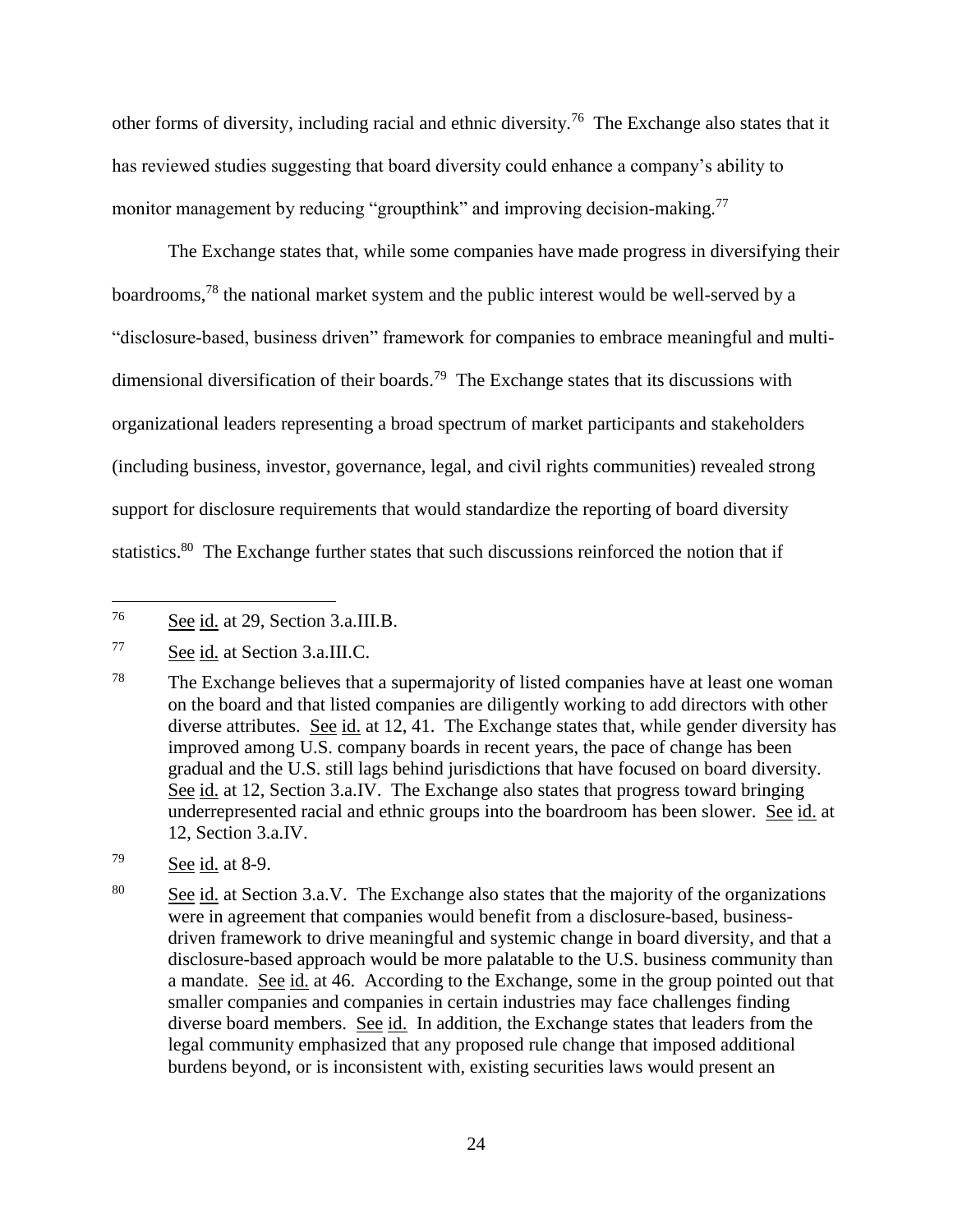companies recruit by skill set and experience rather than title, they would find that there is more than enough diverse talent to satisfy demand. $81$ 

Moreover, the Exchange states that current reporting of board diversity data is not provided in a consistent manner or on a sufficiently widespread basis and, as such, investors are not able to readily compare board diversity statistics across companies.<sup>82</sup> In pointing out the "broad latitude" afforded to companies by Commission rules relating to board diversity and proxy disclosure, the Exchange states that the absence of a specific definition of "diversity" for such disclosures has resulted in current reporting of board-level diversity statistics being significantly unreliable and unusable to investors.<sup>83</sup> The Exchange states that the lack of transparency creates barriers to investment analysis, due diligence, and academic study, and is

additional burden and potentially more legal liability for listed companies. See id. at 46- 47.

<sup>&</sup>lt;sup>81</sup> See id. at 19-20, 46. According to the Exchange, studies suggest that the traditional director candidate selection process may create barriers to considering qualified diverse candidates for board positions (e.g., directors looking within their own social networks for candidates with previous C-suite experience). See id. at 41-44, Section 3.b.II.A.

<sup>&</sup>lt;sup>82</sup> See id. at 9. The Exchange also states that, while conducting research on the state of board diversity among its listed companies, it encountered multiple key challenges, such as: (1) inconsistent disclosure and definitions of "diversity" across companies; (2) limited data on diverse characteristics outside of gender; (3) inconsistent or no disclosure of a director's race, ethnicity, or other diversity attributes (e.g., nationality); (4) difficultto-extract data because statistics are often embedded in graphics; and (5) aggregation of information, making it difficult to separate gender from other categories of diversity. See id. at 51. See also id. at 59, 107 (stating that the current lack of transparency and consistency makes it difficult for the Exchange and investors to determine the state of diversity among listed companies and each board's philosophy regarding diversity; to the extent investors must obtain this information on their own through an imperfect process, this increases information asymmetries between larger and smaller stakeholders; and a broader definition of diversity may result in certain diverse candidates being overlooked and may hinder meaningful progress on improving diversity related to race, ethnicity, sexual orientation, and gender identity).

<sup>83</sup> See id. at Sections 3.a.VI.A-B.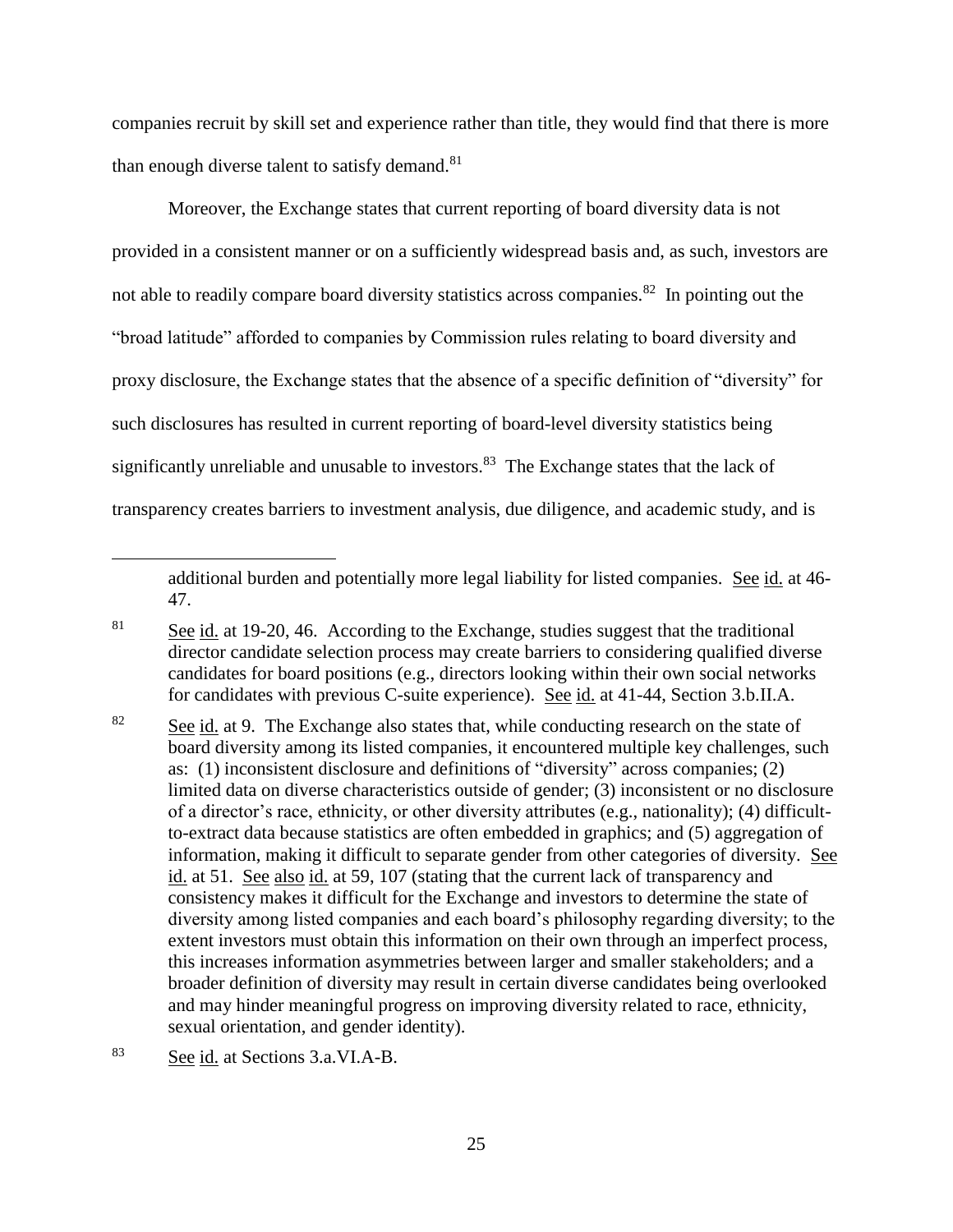impacting investors who are increasingly basing public advocacy, proxy voting, and direct shareholder-company engagement decisions on board diversity considerations.<sup>84</sup>

The Exchange states that it is well positioned to establish practices that would assist in carrying out its mandate to protect investors and remove impediments from the market through the Board Diversity Proposal.<sup>85</sup> The Exchange believes that it is well within its delegated authority to propose listing rules designed to enhance transparency, provided that they do not conflict with existing federal securities laws.<sup>86</sup> The Exchange also states that the proposal is related to corporate governance standards for listed companies and is therefore not designed to regulate by virtue of any authority conferred by the Act matters not related to the purposes of the Act or the administration of the Exchange.<sup>87</sup> While the Exchange recognizes that U.S. states are increasingly proposing and adopting board diversity requirements, the Exchange states that certain of its current corporate governance listing rules relate to areas that are also regulated by

 $\overline{a}$ 

<sup>87</sup> See id. at Section 3.b.II.E.

<sup>84</sup> See id. at 51-52.

<sup>&</sup>lt;sup>85</sup> See id. at 53. The Exchange also states that the Board Diversity Proposal leverages the Exchange's unique ability, as a self-regulatory organization ("SRO"), to influence corporate governance in furtherance of the goal of Section 342 of the Dodd-Frank Wall Street Reform and Consumer Protection Act of 2010. See id. at 18.

 $\frac{86}{200}$  See id. at 58. The Exchange states that, for example, it already requires its listed companies to publicly disclose compensation or other payments by third parties to a company's directors or nominees, notwithstanding that such disclosure is not required by federal securities laws. See id. at 58-59. The Exchange also states that it has designed the proposal to avoid a conflict with existing disclosure requirements under Regulation S-K and mitigate additional burdens for companies by providing them with flexibility to provide such disclosure on their website, in their proxy statement or information statement, or, if a company does not file a proxy, in its Form 10-K or 20-F, and by not requiring companies to adopt a diversity policy. See id. at 60.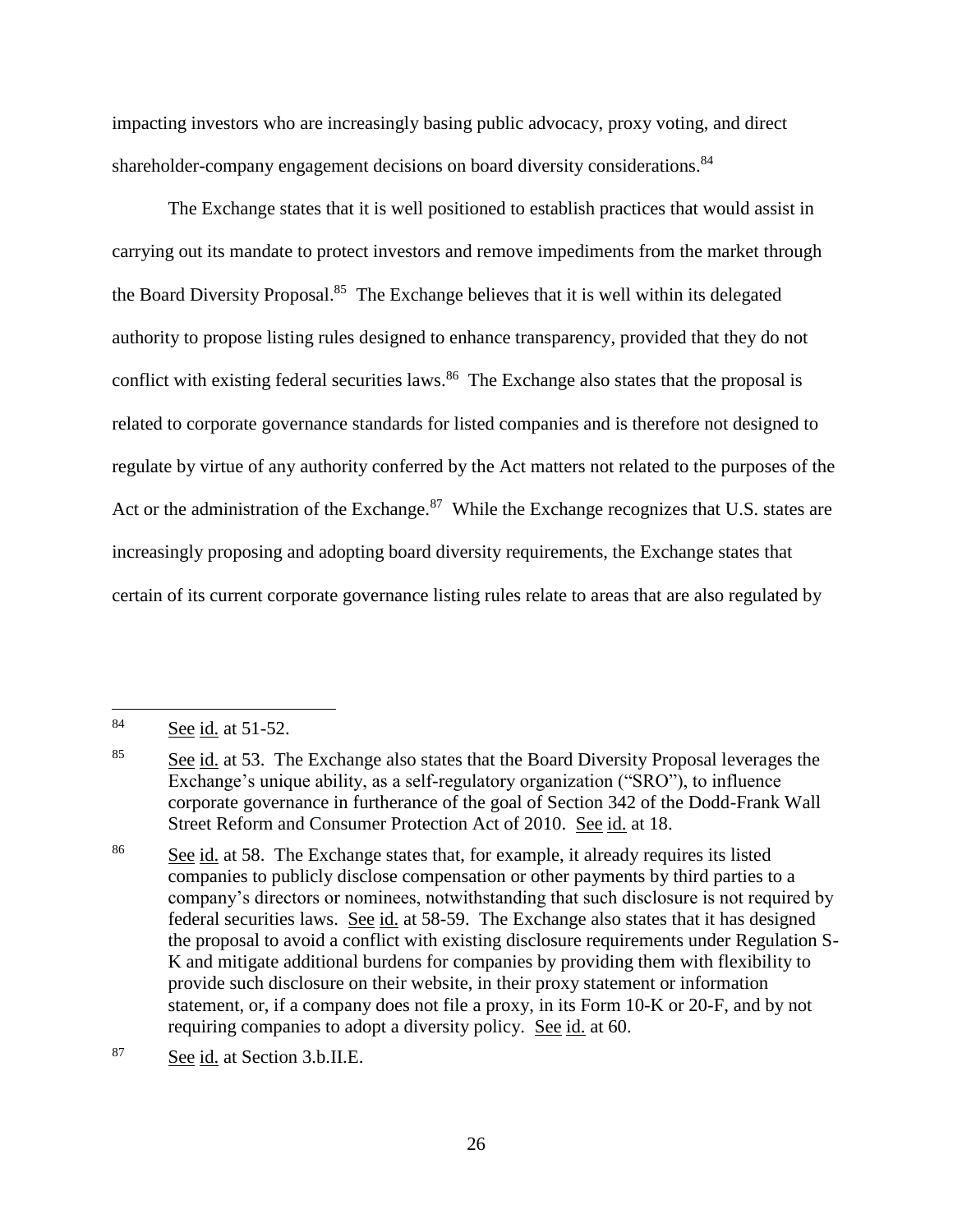states (e.g., quorums, shareholder approval of certain transactions).<sup>88</sup> The Exchange also states that adopting Exchange rules relating to such matters (and the proposed rule changes described herein) would ensure uniformity of such rules among its listed companies.<sup>89</sup>

The Exchange believes that the disclosure-based framework of proposed Rule 5605(f) may influence corporate conduct if a company chooses to meet the proposed diversity objectives,<sup>90</sup> and could help increase opportunities for Diverse candidates who otherwise may be overlooked due to the impediments of the traditional director recruitment process.<sup>91</sup> The Exchange also believes that boards that choose to meet the proposed diversity objectives may experience benefits from diversity that perfect the mechanism of a free and open market and a national market system, and promote investor protection and the public interest.<sup>92</sup> Moreover, the

<sup>88</sup> See id. at 155-56. The Exchange recognizes that several states have enacted or proposed legislation relating to board diversity and that Congress is considering legislation to require Commission-registered companies to provide board diversity statistics and disclose whether they have a board diversity policy. See id. at 16.

<sup>89</sup> See id. at 156.

<sup>&</sup>lt;sup>90</sup> See id. at 121.

<sup>&</sup>lt;sup>91</sup> See id. For these reasons, the Exchange believes that proposed Rule  $5605(f)$  is designed to remove impediments to a free and open market and a national market system. See id. The Exchange also states that proposed Rule 5605(f) is not designed to create additional impediments to a free and open market and a national market system because it would empower companies to maintain decision-making authority over the composition of their boards. See id. at 122.

<sup>&</sup>lt;sup>92</sup> See id. at Sections 3.b.II.B-C. The Exchange also believes that including diverse directors with a broader range of skills, perspectives, and experiences may help detect and prevent fraudulent and manipulative acts and practices by mitigating "groupthink" and enhancing the functioning of boards, and may reduce the likelihood of insider trading and other fraudulent and manipulative acts and practices. See id. at 123-29. In addition, the Exchange states that it recognizes that directors may bring diverse perspectives, skills, and experiences to the board, notwithstanding that they have similar attributes; therefore, the Exchange believes that it is in the public interest to permit a company to choose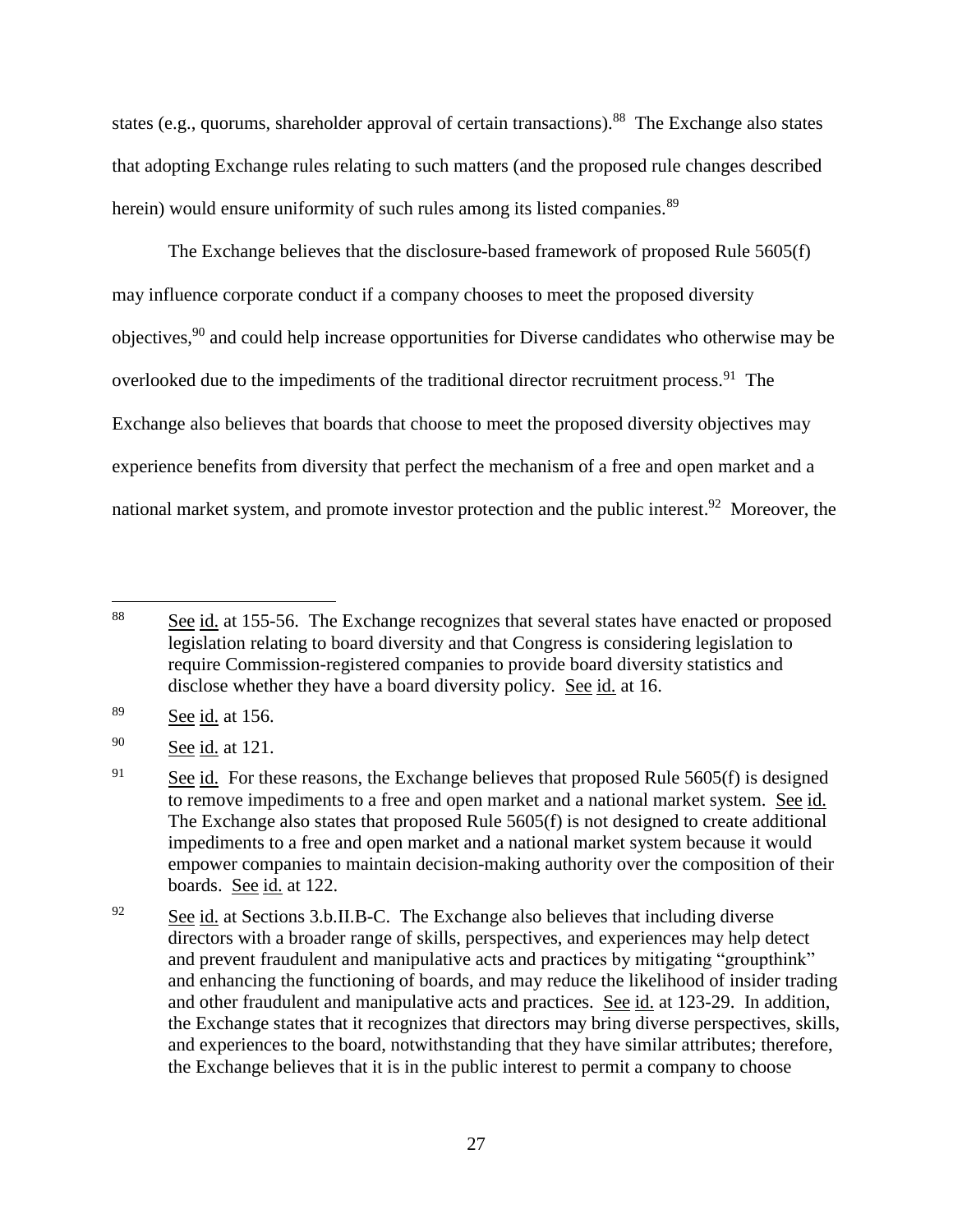Exchange believes that, to the extent a company chooses not to meet the proposed diversity objectives, the disclosure under proposed Rule  $5605(f)(3)$  would provide analysts and investors with a better understanding about a company's reasons for not doing so and its philosophy regarding diversity.<sup>93</sup> The Exchange believes that this disclosure would enable the investment community to conduct more informed analyses of, and have more informed conversations with, companies, and improve the quality of information available to investors who rely on this information to make informed investment and voting decisions.<sup>94</sup> In addition, the Exchange believes that the proposed disclosure framework and phase-in and transition periods under Rule 5605(f) recognize the differences (e.g., in demographics or resources) among different types of companies and would not unfairly discriminate among companies.<sup>95</sup>

The Exchange believes that the disclosures required by proposed Rule 5606 and the accompanying format requirements would protect investors by eliminating data collection inaccuracies, decreasing investors' costs, and enhancing investors' ability to utilize the

whether to meet the proposed diversity objectives or explain why it does not. See id. at 129-30.

 $\frac{93}{2}$  See id. at 122. The Exchange also believes that the proposal could help lower information asymmetry and reduce the risk of insider trading or opportunistic insider behavior, which would help to make stock prices more informative and enhance stock liquidity, and is therefore designed to protect investors and promote capital formation and efficiency. See id. at 135.

<sup>&</sup>lt;sup>94</sup> The Exchange believes that, therefore, the proposal is designed to remove impediments to and perfect the mechanism of a free and open market and a national market system, and to promote capital formation and efficiency. See id. at 122-23.

<sup>&</sup>lt;sup>95</sup> See id. at Section 3.b.II.D. See also id. at 161-63 (stating that the proposal would not impose any burden on competition among issuers that is not necessary or appropriate in furtherance of the purposes of the Act and would not impose any burden on competition among listing exchanges).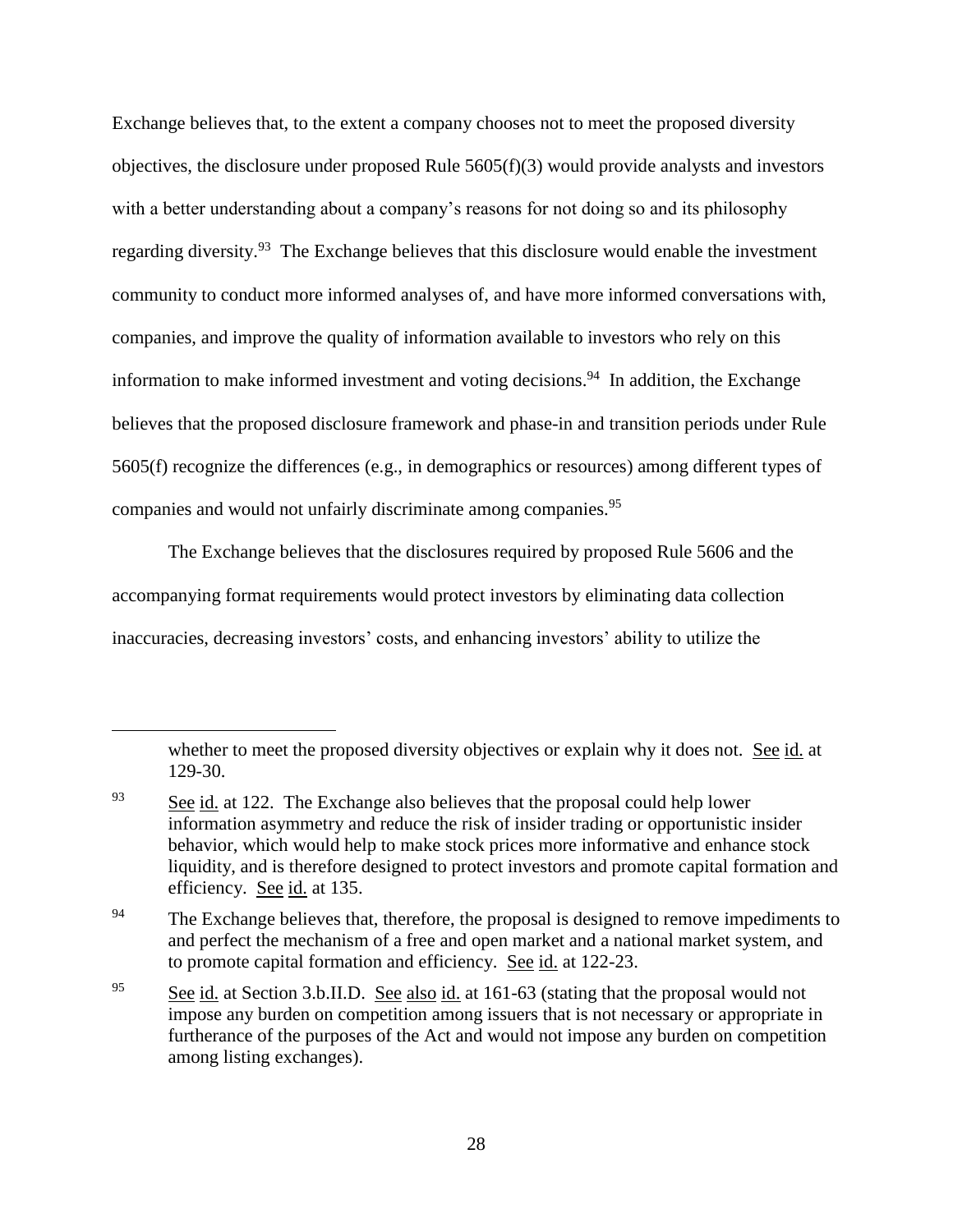information disclosed. 96 The Exchange also believes that proposed Rule 5606 would protect investors that view information related to board diversity as material to their investment and voting decisions, and enhance investor confidence by assisting investors in making more informed decisions.<sup>97</sup> Moreover, the Exchange believes that the proposed annual disclosures would provide consistent information to the public and would enable investors to continually review the board composition of a company to track trends,<sup>98</sup> as well as simplify or eliminate the need for a company to respond to multiple investor requests for board diversity information.<sup>99</sup> The Exchange also believes that the proposed timing for the board composition disclosures would align with other governance-related disclosures (e.g., those provided in the proxy) and

<sup>&</sup>lt;sup>96</sup> See id. at 110. The Exchange also believes that it would be in the public interest to utilize the Board Diversity Matrix format because it would remove impediments in aggregating and analyzing data across all companies. See id. at 113. The Exchange additionally believes that it would be reasonable and in the public interest to allow companies the flexibility of supplementing their disclosure by providing additional information related to their directors (beyond what is required by proposed Rule 5606) in the Board Diversity Matrix. See id. The Exchange also states that its proposed definition of "Diverse" would be familiar to most companies and that the proposed Board Diversity Matrix would provide for standardized disclosures. See id. at 114. Moreover, the Exchange believes that prohibiting companies from providing the information through graphics and images would allow investors to easily disaggregate the data and track directors with multiple diversity characteristics. See id. at 113.

 $97$  See id. at 110-11. In addition, the Exchange states that the proposed disclosure format would provide a company with a uniform template with the flexibility to include any additional details about its board that the company believes would be useful to investors. See <u>id.</u> at 111.

<sup>&</sup>lt;sup>98</sup> The Exchange also states that the disclosures under proposed Rule 5606 would provide a means for the Exchange to assess whether companies meet the diversity objectives under proposed Rule 5605(f), which would protect investors and the public interest. See id. at 116.

<sup>&</sup>lt;sup>99</sup> See id. at 112. The Exchange also believes that the proposed disclosures would make information available to investors who otherwise would not be able to obtain individualized disclosures. See id.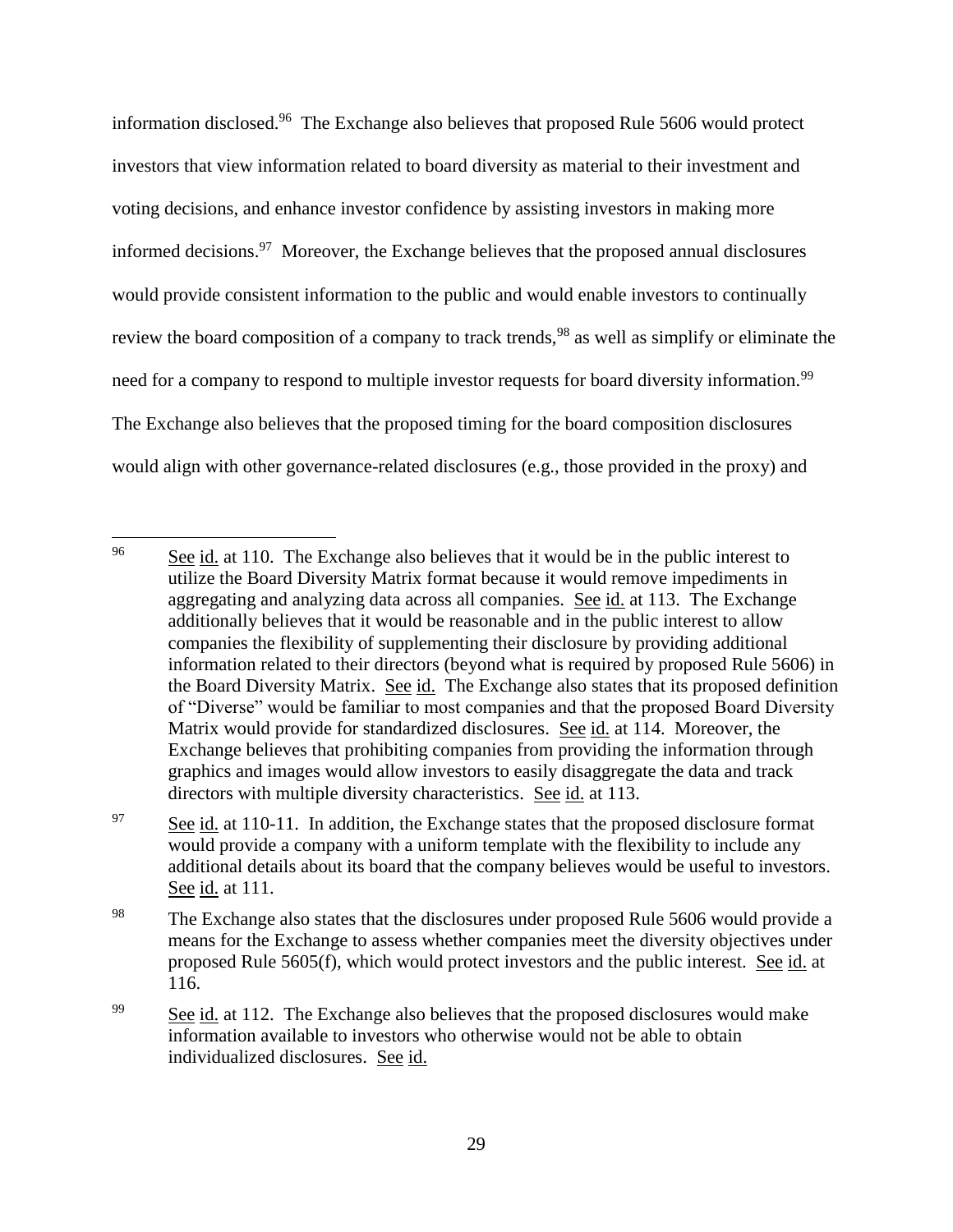would make it easier for investors to know where a company has provided the disclosures and give shareholders access to the information prior to a company's annual shareholders meeting.<sup>100</sup> Finally, the Exchange believes that proposed Rule 5606 would provide appropriate flexibility for Foreign Issuers<sup>101</sup> and appropriate exceptions for certain types of Nasdaq-listed companies,<sup>102</sup> and would provide reasonable compliance periods because it would impose only a de minimis burden on companies. 103

#### 2. The Board Recruiting Service Proposal

In support of the Board Recruiting Service Proposal, the Exchange argues that offering a board recruiting solution would assist and encourage listed companies to increase diverse representation on their boards, which the Exchange believes could result in improved corporate governance, strengthening of market integrity, and improved investor confidence.<sup>104</sup> The

<sup>101</sup> See id. at 115-16.

<sup>&</sup>lt;sup>100</sup> See id. at 115. See also id. at 135 (stating a similar belief with respect to the disclosures under proposed Rule  $5605(f)$ ). The Exchange also states that proposed Rule  $5606(b)$ would closely align the timing for companies that choose to disclose the Board Diversity Matrix data on their websites and companies that choose to provide the data through a Commission filing. See id. at 115.

<sup>102</sup> See id. at 117-18.

<sup>&</sup>lt;sup>103</sup> See id. at 118. See also id. at 159-60 (stating that the Exchange faces competition in the market for listing services, and the Exchange's belief that there would be a de minimis time and economic burden on listed companies to collect and disclose the diversity statistical data under proposed Rule 5606, and that any burden placed on companies to gather and disclose this information would be counterbalanced by the benefits that the information would provide to a company's investors). In the Board Diversity Proposal, the Exchange also describes the alternatives that it considered, including: (1) mandatebased and disclosure-based approaches; (ii) higher and lower diversity objectives; (iii) longer and shorter compliance timeframes; and (iv) broader and narrower definitions of "Diverse." See id. at Section 3.a.VII.D.

 $104$  See Amendment No. 1 to the Board Recruiting Service Proposal at 10. The Exchange reiterates that, in researching the Board Diversity Proposal, it has reviewed dozens of empirical studies and found that an extensive body of academic and empirical research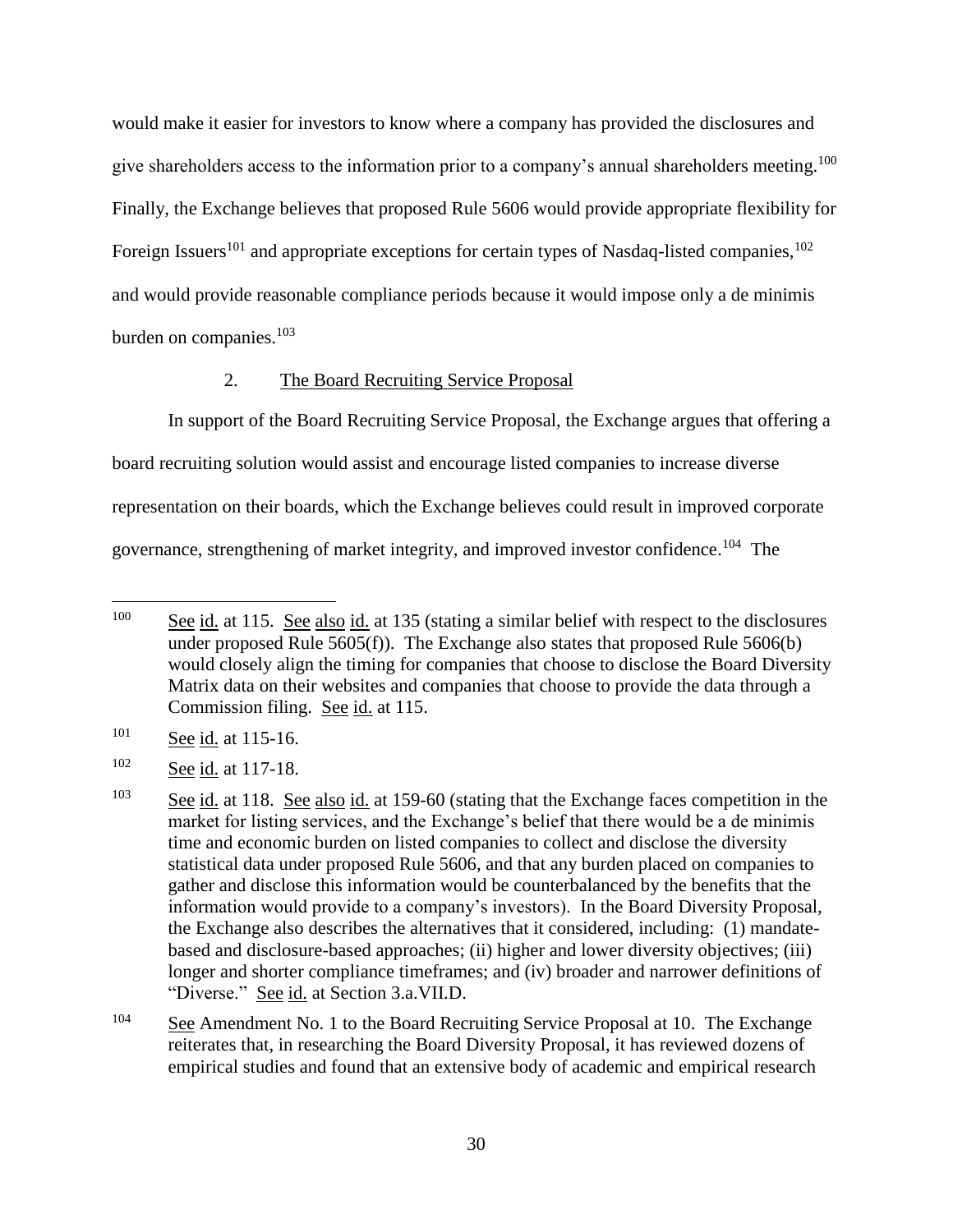Exchange further states that offering this service would help companies to achieve compliance with the Board Diversity Proposal, if it were approved.<sup>105</sup> The Exchange also states that utilization of the complimentary board recruiting solution would be optional, and no company would be required to use the service.<sup>106</sup>

The Exchange further argues that it is reasonable and not unfairly discriminatory to offer the board recruiting solution only to Eligible Companies because the Exchange believes these companies have the greatest need to identify Diverse board candidates, particularly if these companies elect to meet the diversity objectives in the Board Diversity Proposal, if approved, rather than disclosing why they have not met the objectives.<sup>107</sup> Additionally, the Exchange believes that companies that already have two Diverse directors have demonstrated by their current board composition that they do not need additional assistance provided by the Exchange to identify Diverse candidates for their boards.<sup>108</sup> The Exchange also believes that offering this

demonstrates diverse boards are positively associated with improved corporate governance and company performance. See id. at 6. Moreover, the Exchange states that investors and investor groups are calling for diversification in the boardroom, and legislators at the federal and state level are increasingly taking action to encourage or mandate corporations to diversify their boards and improve diversity disclosures. See id. at 9-10.

 $105$  See id. at 10.

<sup>106</sup> See id. at 13.

<sup>&</sup>lt;sup>107</sup> See id.

<sup>&</sup>lt;sup>108</sup> See id. at 13-14. As described above, although proposed Rule  $5605(f)(2)(D)$  would require a Company with a Smaller Board to have, or explain why it does not have, at least one Diverse director on its board, such a company would be considered an Eligible Company if it does not have at least one director who self-identifies as female and at least one director who self-identifies as an Underrepresented Minority or LGBTQ+, which the Exchange believes would help promote greater diversity on boards of all sizes. See id. at 11 n.20.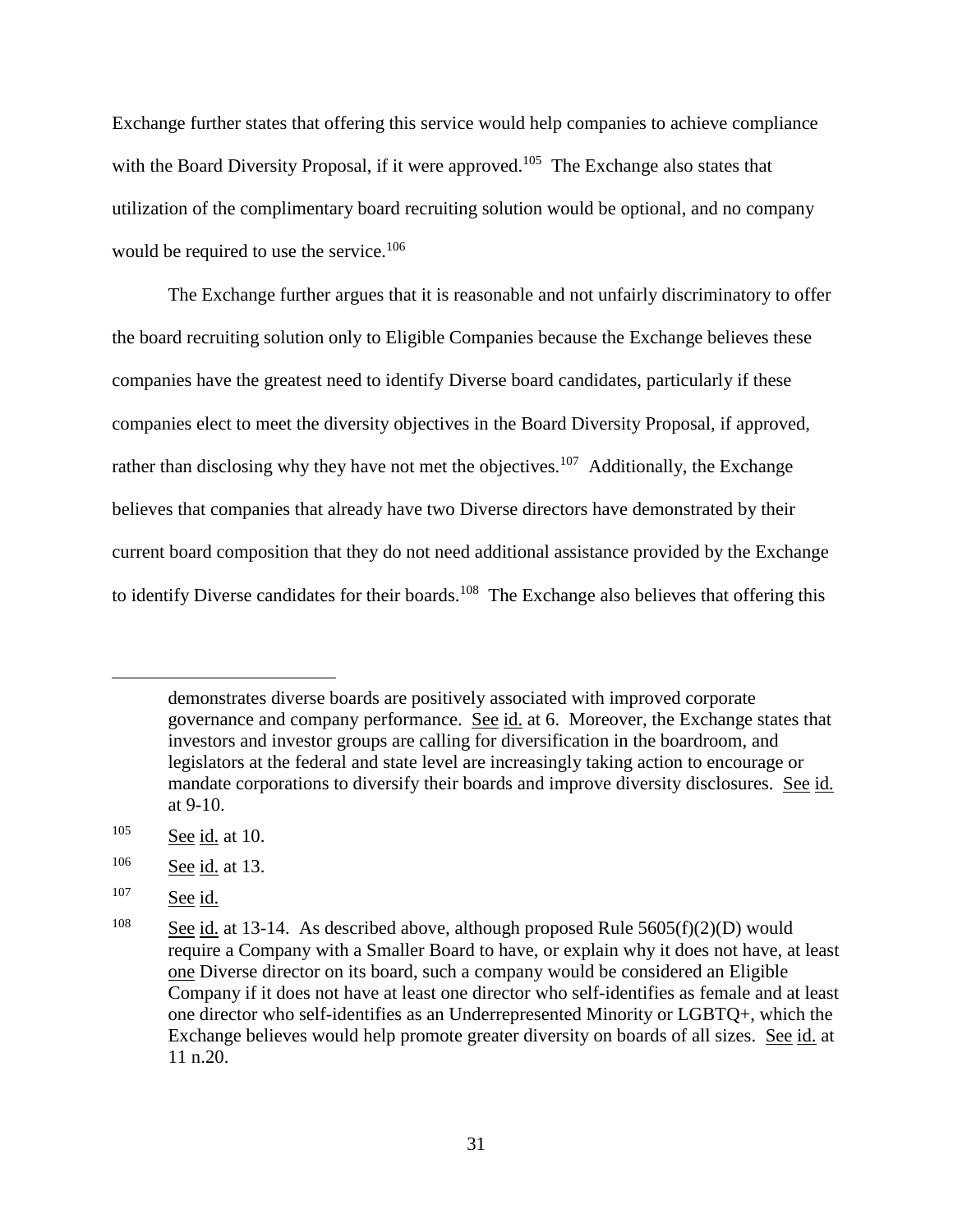complimentary service would help it compete to attract and retain listings, particularly in light of the additional requirements in the Board Diversity Proposal that would apply to Exchange-listed companies, if it were approved.<sup>109</sup> The Exchange further represents that individual listed companies would not be given specially negotiated packages of products or services to list, or remain listed. $110$ 

## B. The Comment and Response Letters Received on the Proposals

The Commission has received comment letters that support the proposals, comment

letters that suggest changes to the proposals, and comment letters that oppose the proposals.<sup>111</sup>

The Commission has also received two response letters from the Exchange.<sup>112</sup>

# IV. Proceedings to Determine Whether to Approve or Disapprove SR-NASDAQ-2020-081 and SR-NASDAQ-2020-082, as Modified by Amendments No. 1, and Grounds for Disapproval Under Consideration

The Commission is instituting proceedings pursuant to Section  $19(b)(2)(B)$  of the Act<sup>113</sup>

to determine whether the proposed rule changes, as modified by Amendments No. 1, should be

<sup>109</sup> See id. at 14.

<sup>110</sup> See id. at 15.

<sup>&</sup>lt;sup>111</sup> Comments received on the Board Diversity Proposal are available on the Commission's website at: [https://www.sec.gov/comments/sr-nasdaq-2020-081/srnasdaq2020081.htm.](https://www.sec.gov/comments/sr-nasdaq-2020-081/srnasdaq2020081.htm) Comments received on the Board Recruiting Service Proposal are available on the Commission's website at: [https://www.sec.gov/comments/sr-nasdaq-2020-](https://www.sec.gov/comments/sr-nasdaq-2020-082/srnasdaq2020082.htm) [082/srnasdaq2020082.htm.](https://www.sec.gov/comments/sr-nasdaq-2020-082/srnasdaq2020082.htm)

<sup>112</sup> See letter from Stephen J. Kastenberg, Ballard Spahr LLP, to Vanessa Countryman, Secretary, Commission, dated February 5, 2021 (submitted on behalf of the Exchange by its counsel), available at: [https://www.sec.gov/comments/sr-nasdaq-2020-](https://www.sec.gov/comments/sr-nasdaq-2020-081/srnasdaq2020081-8343758-228925.pdf) [081/srnasdaq2020081-8343758-228925.pdf;](https://www.sec.gov/comments/sr-nasdaq-2020-081/srnasdaq2020081-8343758-228925.pdf) letter from John A. Zecca, Executive Vice President, Chief Legal Officer, and Chief Regulatory Officer, Nasdaq, to Vanessa A. Countryman, Secretary, Commission, dated February 26, 2021, available at: [https://www.sec.gov/comments/sr-nasdaq-2020-081/srnasdaq2020081-8425992-](https://www.sec.gov/comments/sr-nasdaq-2020-081/srnasdaq2020081-8425992-229601.pdf) [229601.pdf.](https://www.sec.gov/comments/sr-nasdaq-2020-081/srnasdaq2020081-8425992-229601.pdf)

 $113$  15 U.S.C. 78s(b)(2)(B).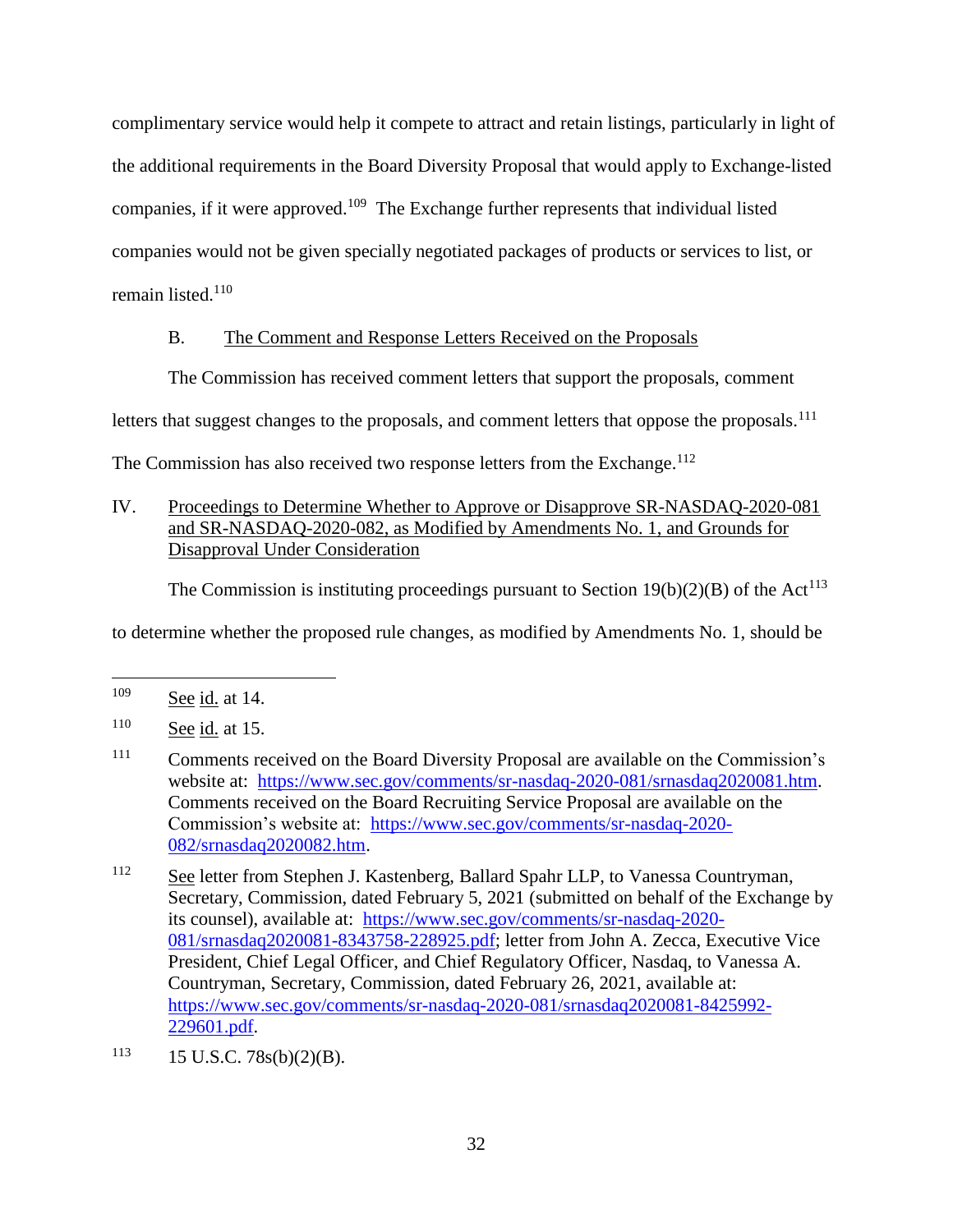approved or disapproved. Institution of such proceedings is appropriate at this time in view of the issues raised by the proposed rule changes. Institution of proceedings does not indicate that the Commission has reached any conclusions with respect to any of the issues involved. Rather, as described below, the Commission seeks and encourages interested persons to provide additional comment on the proposed rule changes, as modified by Amendments No. 1, to inform the Commission's analysis of whether to approve or disapprove the proposed rule changes, as modified by Amendments No. 1.

Pursuant to Section 19(b)(2)(B) of the Act,<sup>114</sup> the Commission is providing notice of the grounds for disapproval under consideration. As described above, the Exchange proposes in the Board Diversity Proposal to require each of its listed companies, subject to certain exceptions, to: (i) provide statistical information regarding the diversity characteristics among the members of the company's board of directors; and (ii) if the company does not meet the applicable board diversity objectives, to disclose an explanation as to why. Also as described above, the Exchange proposes in the Board Recruiting Service Proposal to provide certain Nasdaq-listed companies with one-year of complimentary access to a diverse board candidate recruiting solution. In addition, as stated above, the Commission has received comment letters that support the proposals, comment letters that suggest changes to the proposals, and comment letters that oppose the proposals, as well as two response letters from the Exchange. Moreover, on February 26, 2021, the Exchange submitted an amendment to each of the proposals.

The Commission is instituting proceedings to allow for additional analysis of, and input from commenters with respect to, the consistency of the proposals, as modified by Amendments

<sup>114</sup> Id.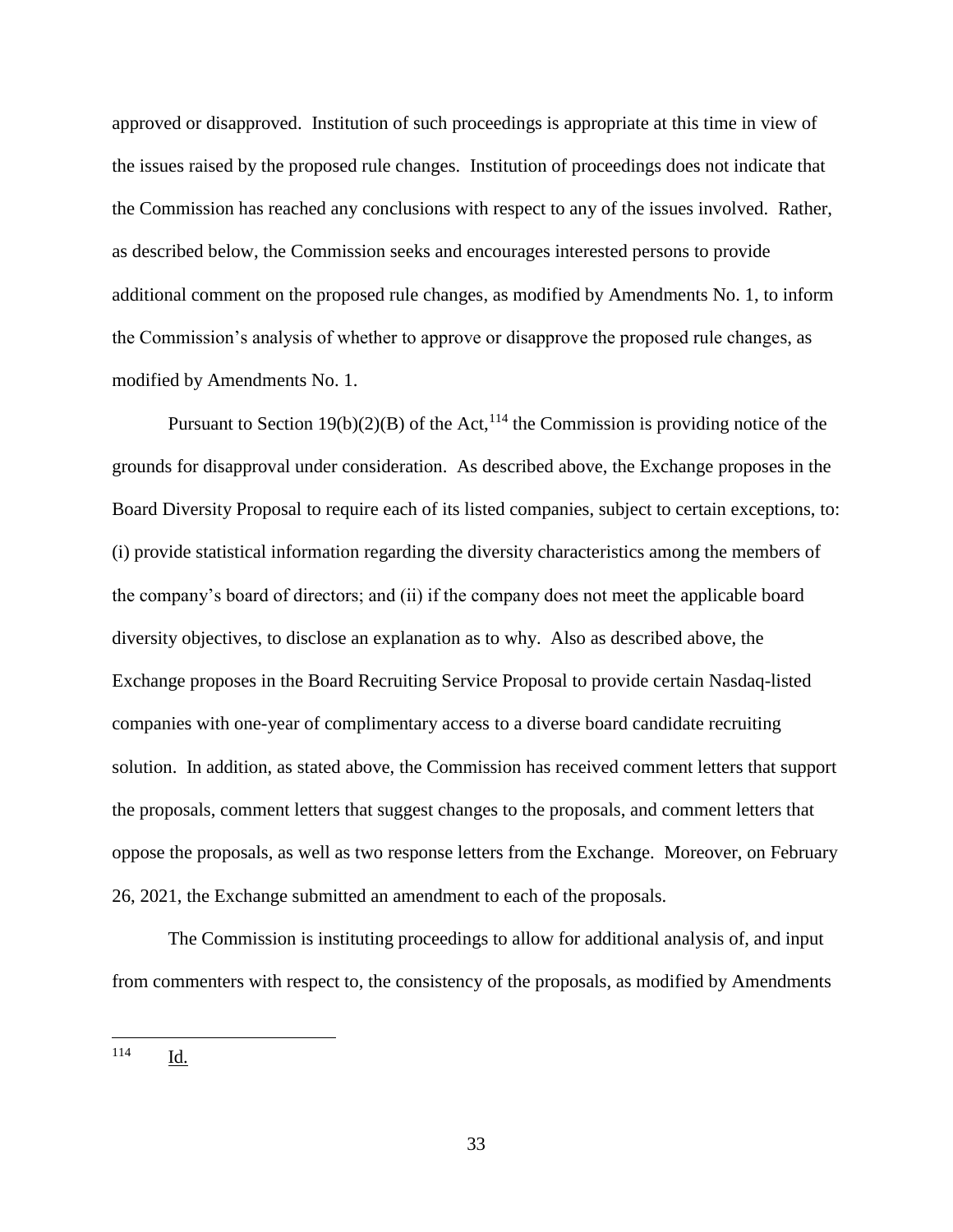No. 1, with Section  $6(b)(5)$  of the Act,<sup>115</sup> which requires that the rules of a national securities exchange be designed, among other things, to prevent fraudulent and manipulative acts and practices, to promote just and equitable principles of trade, to remove impediments to and perfect the mechanism of a free and open market and a national market system and, in general, to protect investors and the public interest, and not be designed to permit unfair discrimination between customers, issuers, brokers, or dealers, or to regulate by virtue of any authority conferred by the Act matters not related to the purposes of the Act or the administration of the exchange; and Section  $6(b)(8)$  of the Act,<sup>116</sup> which requires that the rules of a national securities exchange not impose any burden on competition that is not necessary or appropriate in furtherance of the purposes of the Act. The Commission is instituting proceedings to also allow for additional analysis of, and input from commenters with respect to, the consistency of the Board Recruiting Service Proposal, as modified by Amendment No. 1, with Section  $6(b)(4)$  of the Act,<sup>117</sup> which requires that the rules of a national securities exchange provide for the equitable allocation of reasonable dues, fees, and other charges among its members and issuers and other persons using its facilities.

#### V. Procedure: Request for Written Comments

The Commission requests that interested persons provide written submissions of their views, data, and arguments with respect to the issues identified above, as well as any other concerns they may have with the proposals. In particular, the Commission invites the written

 $115$  15 U.S.C. 78 $f(b)(5)$ .

 $116$  15 U.S.C. 78f(b)(8).

 $117$  15 U.S.C. 78f(b)(4).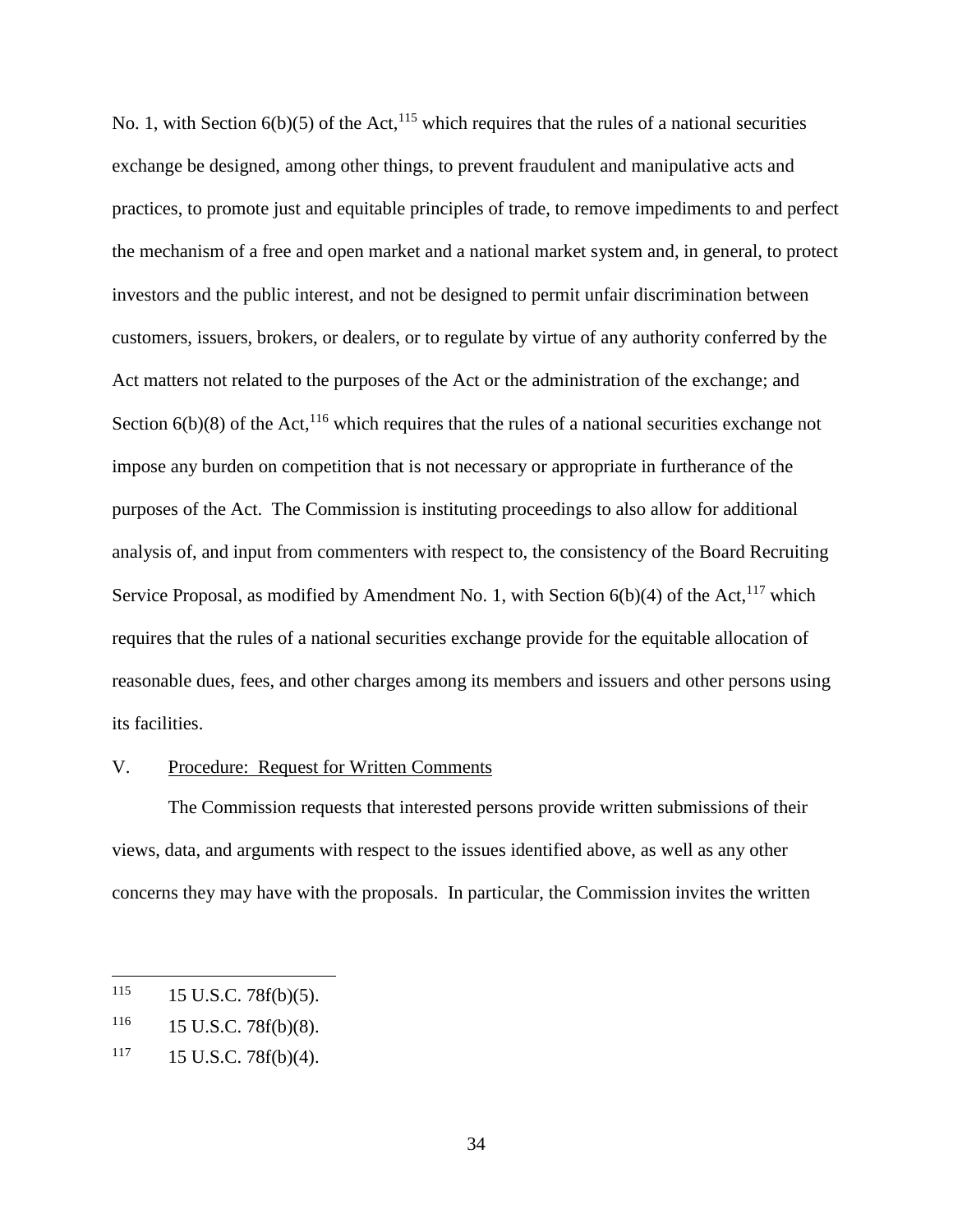views of interested persons concerning whether the proposals, as modified by Amendments No. 1, are consistent with Sections  $6(b)(4)$ , <sup>118</sup>  $6(b)(5)$ <sup>119</sup> and  $6(b)(8)$ <sup>120</sup> of the Act or any other provision of the Act, or the rules and regulations thereunder. Although there do not appear to be any issues relevant to approval or disapproval that would be facilitated by an oral presentation of views, data, and arguments, the Commission will consider, pursuant to Rule 19b-4 under the Act,<sup>121</sup> any request for an opportunity to make an oral presentation.<sup>122</sup>

Interested persons are invited to submit written data, views, and arguments regarding whether the proposals, as modified by Amendments No. 1, should be approved or disapproved by [insert date 21 days from publication in the Federal Register]. Any person who wishes to file a rebuttal to any other person's submission must file that rebuttal by [insert date 35 days from publication in the Federal Register]. Comments may be submitted by any of the following methods:

### Electronic Comments:

- Use the Commission's Internet comment form [\(http://www.sec.gov/rules/sro.shtml\)](http://www.sec.gov/rules/sro.shtml); or
- Send an e-mail to [rule-comments@sec.gov.](mailto:rule-comments@sec.gov) Please include File Number SR-NASDAQ-2020-081 or SR-NASDAQ-2020-082 on the subject line.

<sup>118</sup> Id.

 $119$  15 U.S.C. 78f(b)(5).

 $120$  15 U.S.C. 78f(b)(8).

<sup>&</sup>lt;sup>121</sup> 17 CFR 240.19b-4.

<sup>&</sup>lt;sup>122</sup> Section 19(b)(2) of the Act, as amended by the Securities Acts Amendments of 1975, Pub. L. 94-29 (June 4, 1975), grants the Commission flexibility to determine what type of proceeding—either oral or notice and opportunity for written comments—is appropriate for consideration of a particular proposal by a self-regulatory organization. See Securities Acts Amendments of 1975, Senate Comm. on Banking, Housing & Urban Affairs, S. Rep. No. 75, 94th Cong., 1st Sess. 30 (1975).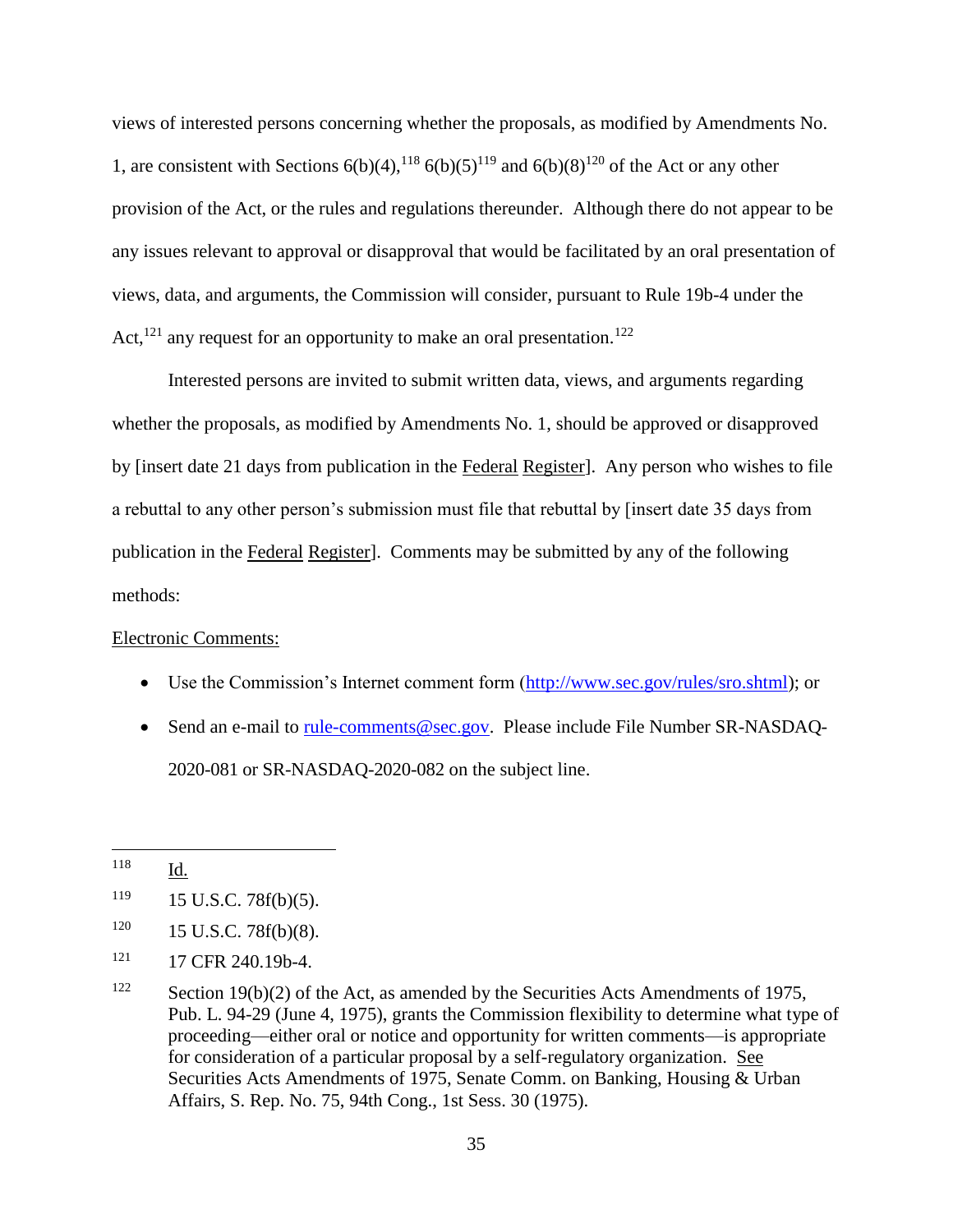Paper Comments:

 Send paper comments in triplicate to Secretary, Securities and Exchange Commission, 100 F Street, NE, Washington, DC 20549-1090.

All submissions should refer to File Number SR-NASDAQ-2020-081 or SR-NASDAQ-2020- 082. This file number should be included on the subject line if e-mail is used. To help the Commission process and review your comments more efficiently, please use only one method. The Commission will post all comments on the Commission's Internet website [\(http://www.sec.gov/rules/sro.shtml\)](http://www.sec.gov/rules/sro.shtml). Copies of the submission, all subsequent amendments, all written statements with respect to the proposed rule changes that are filed with the Commission, and all written communications relating to the proposed rule changes between the Commission and any person, other than those that may be withheld from the public in accordance with the provisions of 5 U.S.C. 552, will be available for website viewing and printing in the Commission's Public Reference Room, 100 F Street, NE, Washington, DC 20549, on official business days between the hours of 10:00 a.m. and 3:00 p.m. Copies of the filing also will be available for inspection and copying at the principal office of the Exchange. All comments received will be posted without change. Persons submitting comments are cautioned that we do not redact or edit personal identifying information from comment submissions. You should